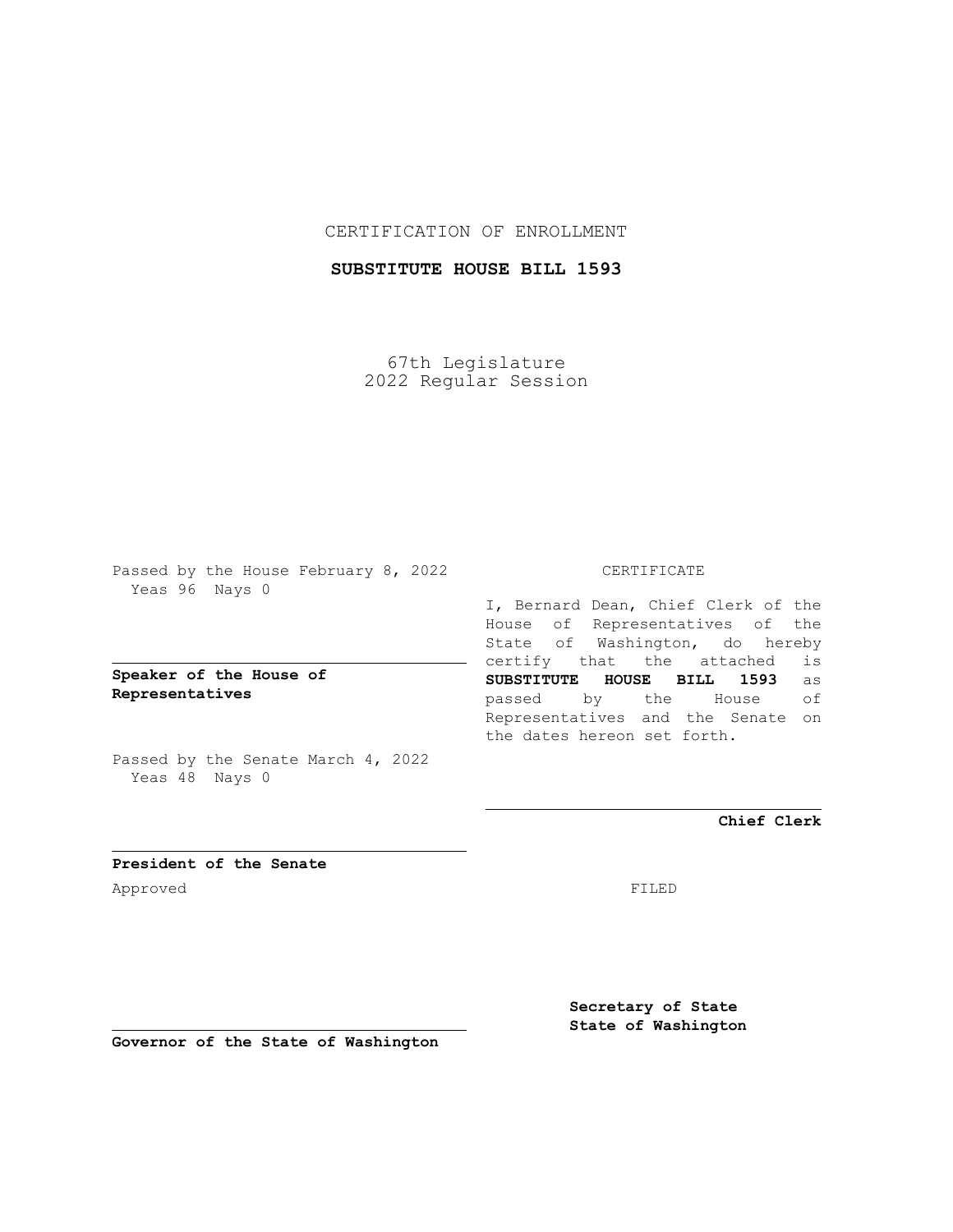#### **SUBSTITUTE HOUSE BILL 1593**

Passed Legislature - 2022 Regular Session

### **State of Washington 67th Legislature 2022 Regular Session**

**By** House Housing, Human Services & Veterans (originally sponsored by Representatives Leavitt, Riccelli, Ryu, Taylor, Shewmake, Chopp, Wylie, Fitzgibbon, Caldier, Wicks, Barkis, Simmons, Duerr, Ramel, Eslick, Graham, Valdez, Gregerson, Bateman, Bronoske, Davis, Fey, Gilday, Macri, Peterson, Rule, Santos, Slatter, Bergquist, Tharinger, Kloba, Pollet, Griffey, Dolan, Ormsby, Chambers, Young, Hackney, and Frame)

READ FIRST TIME 01/25/22.

 AN ACT Relating to expanding the landlord mitigation program to alleviate the financial burden on victims attempting to flee domestic violence, sexual assault, unlawful harassment, or stalking; amending RCW 43.31.605, 59.18.280, 59.18.575, 59.18.575, and 43.31.615; creating a new section; providing an effective date; and providing an 6 expiration date.

7 BE IT ENACTED BY THE LEGISLATURE OF THE STATE OF WASHINGTON:

 NEW SECTION. **Sec. 1.** The legislature finds that domestic violence, sexual assault, unlawful harassment, and stalking are acts 10 of violence that have devastating effects upon individual victims, their children, their communities, and the state as a whole. These acts of violence threaten the housing stability of many residents of this state. Victims of these violent acts may be forced to remain in unsafe and abusive situations because they do not have the financial wherewithal to obtain alternate housing. It is the long-standing practice of the state to provide rental assistance to its residents 17 in a variety of urgent situations. By this act, the legislature intends to increase safety for victims of domestic violence, sexual 19 assault, unlawful harassment, and stalking by removing some of the financial barriers to safely obtaining alternate housing and thereby contribute to the general welfare of the state.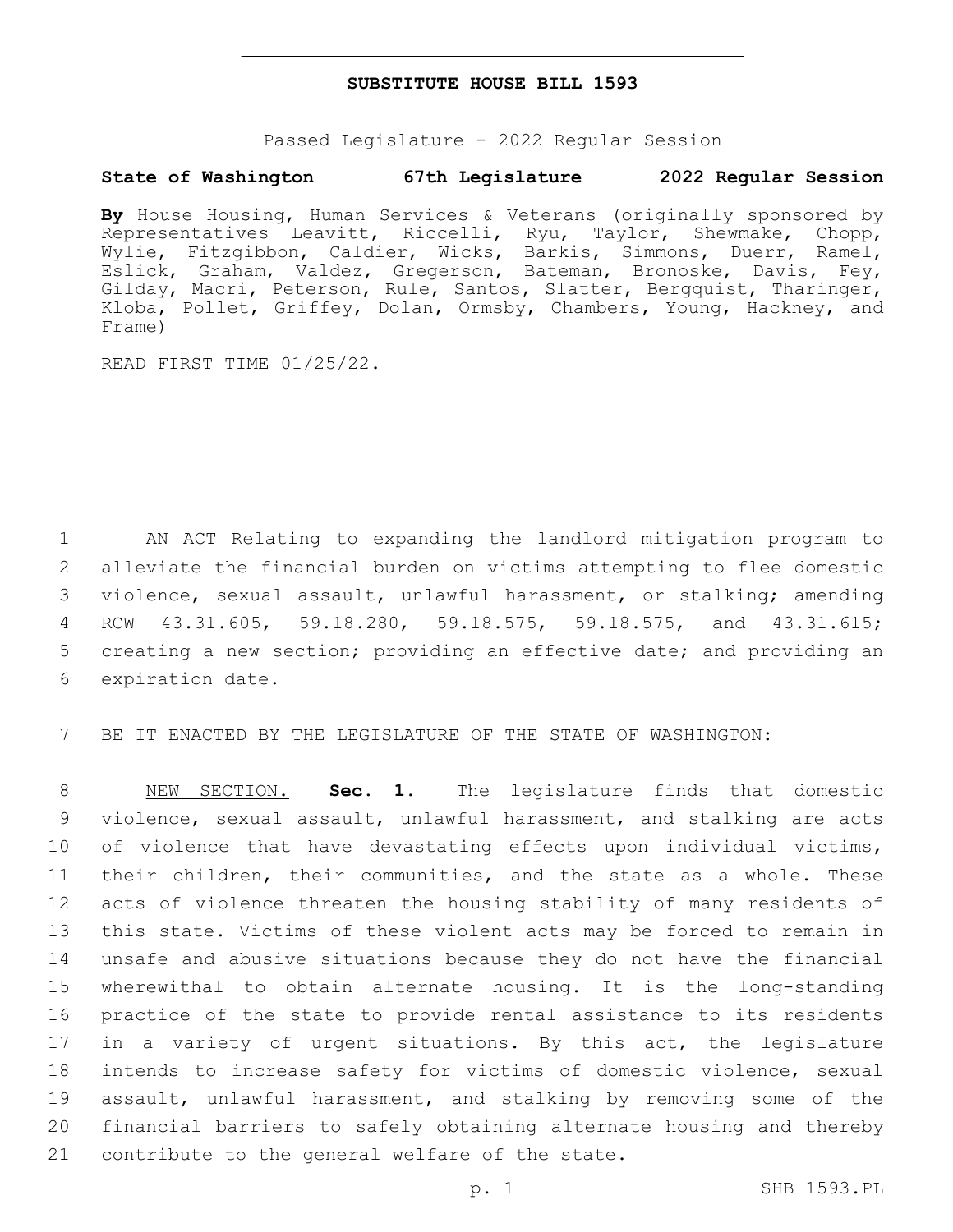**Sec. 2.** RCW 43.31.605 and 2021 c 115 s 5 are each amended to 2 read as follows:

3 (1)( $(\overline{a})$ ) Subject to the availability of funds for this purpose, the landlord mitigation program is created and administered by the department. The department shall have such rule-making authority as the department deems necessary to administer the program.

 (((b) The following types of claims related to landlord mitigation for)) The following types of claims related to landlord mitigation are eligible for reimbursement from the landlord 10 mitigation program account:

 (a) Claims relating to renting private market rental units to 12 low-income tenants using a housing subsidy program ((are eligible for 13 reimbursement from the landlord mitigation program account)) for:

 (i) Up to one thousand dollars for improvements identified in RCW 59.18.255(1)(a). In order to be eligible for reimbursement under this 16 subsection  $(1)$   $((+b))$   $(a)$   $(i)$ , the landlord must pay for the first five hundred dollars for improvements, and rent to the tenant whose housing subsidy program was conditioned on the real property passing 19 inspection. Reimbursement under this subsection  $(1)$   $((+b))$   $(a)$   $(i)$  may also include up to fourteen days of lost rental income from the date of offer of housing to the applicant whose housing subsidy program was conditioned on the real property passing inspection until move in 23 by that applicant;

 (ii) Reimbursement for damages as reflected in a judgment obtained against the tenant through either an unlawful detainer proceeding, or through a civil action in a court of competent 27 jurisdiction after a hearing;

 (iii) Reimbursement for damages established pursuant to 29 subsection (2) of this section; and

 (iv) Reimbursement for unpaid rent and unpaid utilities, provided that the landlord can evidence it to the department's satisfaction.

 (( $\left(\frac{1}{10}\right)$ ) (b) Claims related to landlord mitigation for an unpaid judgment for rent, unpaid judgments resulting from the tenant's failure to comply with an installment payment agreement identified in RCW 59.18.610, late fees, attorneys' fees, and costs after a court order pursuant to RCW 59.18.410(3), including any unpaid portion of the judgment after the tenant defaults on the payment plan pursuant to RCW 59.18.410(3)(c), are eligible for reimbursement from the landlord mitigation program account and are exempt from any postjudgment interest required under RCW 4.56.110. Any claim for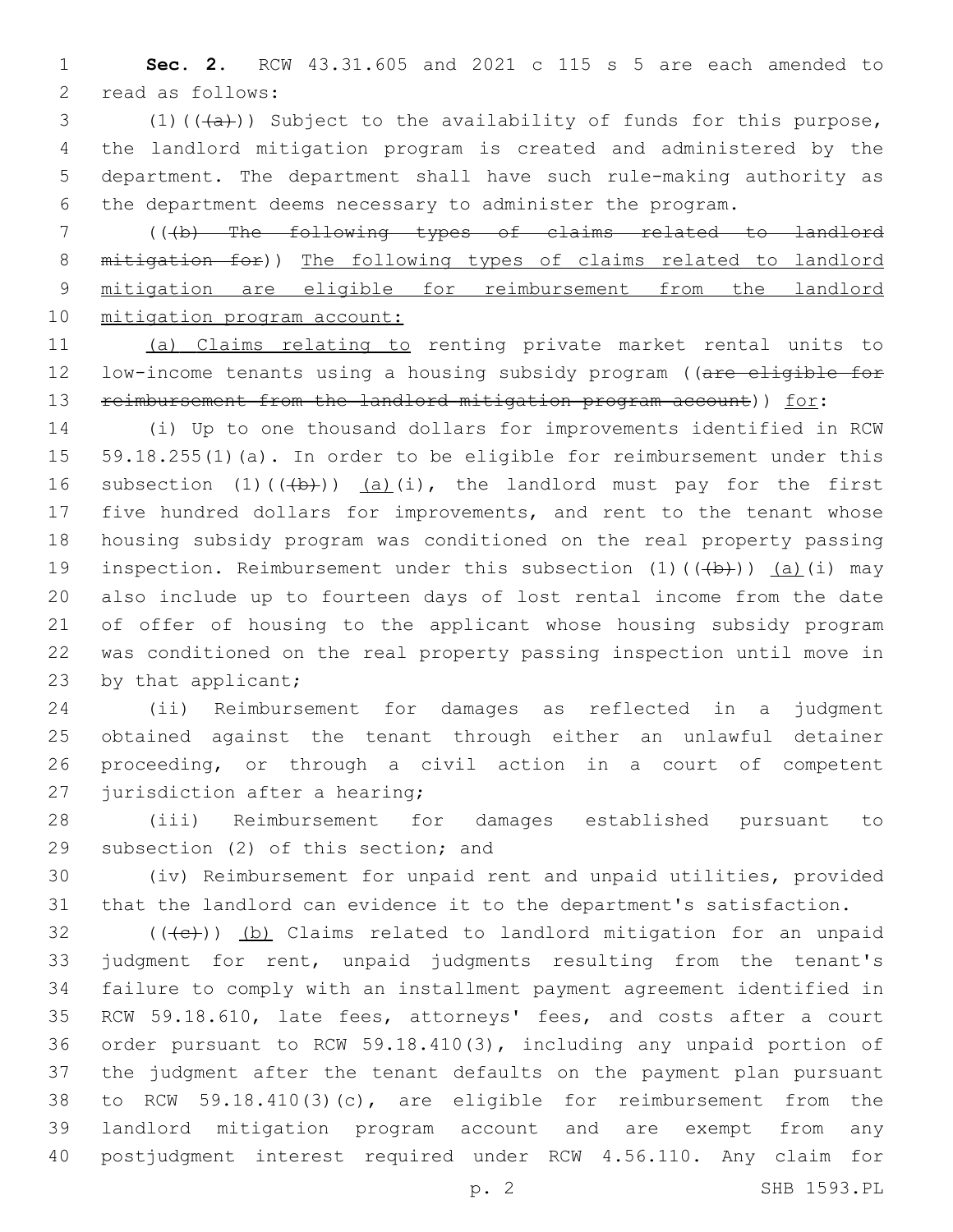reimbursement made pursuant to RCW 59.18.410(3)(e)(ii) must be accompanied by a court order staying the writ of restitution pursuant to RCW 59.18.410(3). Any claim for reimbursement under this 4 subsection  $(1)$   $((e+))$   $(b)$  is not an entitlement.

 (i) The department shall provide for a form on its website for tenants and landlords to apply for reimbursement funds for the 7 landlord pursuant to this subsection  $(1)$   $((+e+))$  (b).

 (ii) The form must include: (A) Space for the landlord and tenant to provide names, mailing addresses, phone numbers, date of birth for the tenant, and any other identifying information necessary for the department to process payment; (B) the landlord's statewide vendor identification number and how to obtain one; (C) name and address to whom payment must be made; (D) the amount of the judgment with instructions to include any other supporting documentation the department may need to process payment; (E) instructions for how the 16 tenant is to reimburse the department under  $((+e))$  (b)(iii) of this subsection; (F) a description of the consequences if the tenant does not reimburse the department as provided in this subsection (1)  $((+e))$   $(b)$ ; (G) a signature line for the landlord and tenant to confirm that they have read and understood the contents of the form and program; and (H) any other information necessary for the operation of the program. If the tenant has not signed the form after the landlord has made good faith efforts to obtain the tenant's signature, the landlord may solely submit the form but must attest to the amount of money owed and sign the form under penalty of perjury.

 (iii) When a landlord has been reimbursed pursuant to this 27 subsection  $(1)$   $((e+))$   $(b)$ , the tenant for whom payment was made shall reimburse the department by depositing the amount disbursed from the landlord mitigation program account into the court registry of the superior court in which the judgment was entered. The tenant or other interested party may seek an ex parte order of the court under the unlawful detainer action to order such funds to be disbursed by the court. Upon entry of the order, the court clerk shall disburse the funds and include a case number with any payment issued to the department. If directed by the court, a clerk shall issue any payments made by a tenant to the department without further court 37 order.

 (iv) The department may deny an application made by a tenant who has failed to reimburse the department for prior payments issued 40 pursuant to this subsection  $(1)$   $((e+))$   $(b)$ .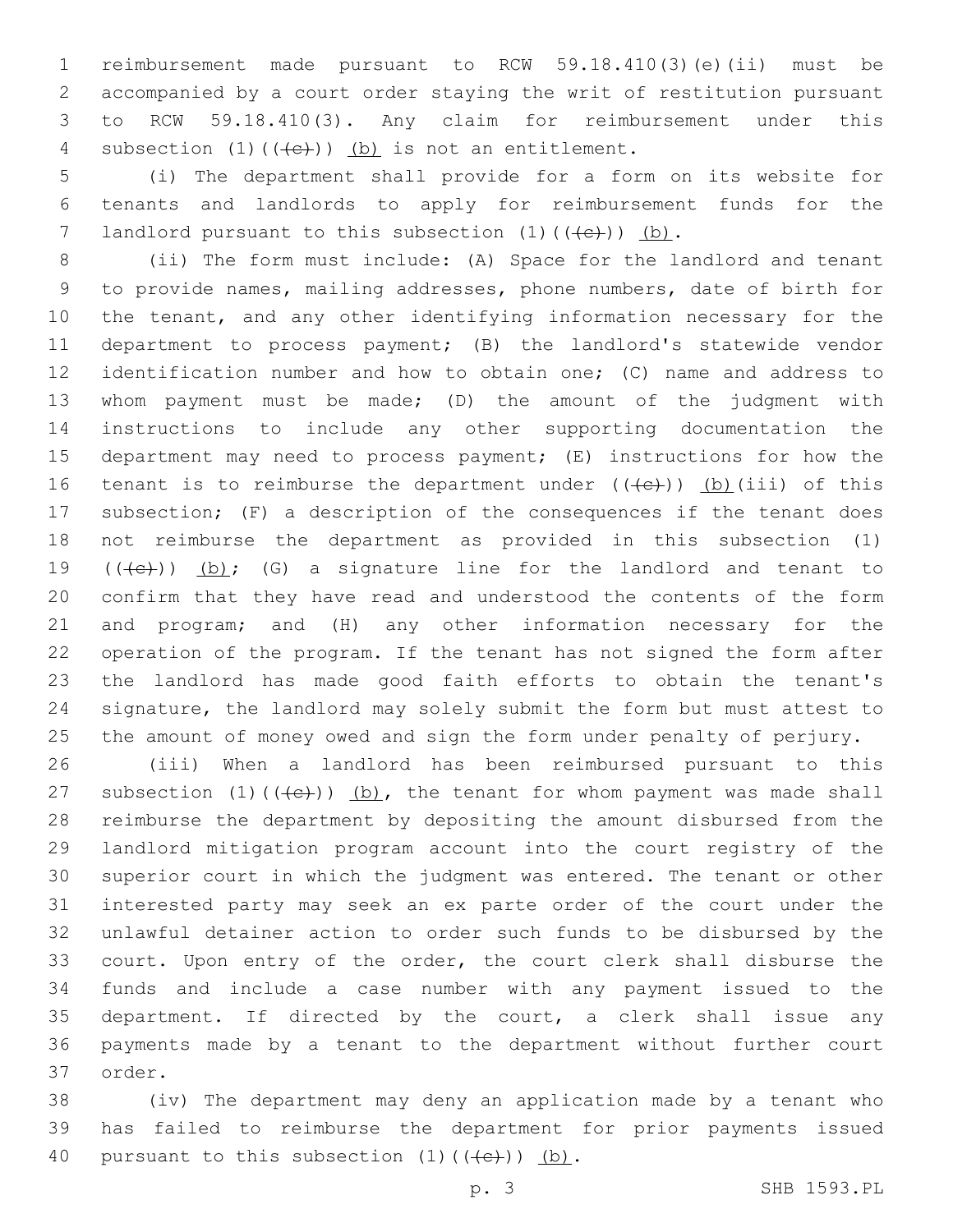(v) With any disbursement from the account to the landlord, the department shall notify the tenant at the address provided within the application that a disbursement has been made to the landlord on the tenant's behalf and that failure to reimburse the account for the payment through the court registry may result in a denial of a future 6 application to the account pursuant to this subsection  $(1)$  ( $(\leftarrow\leftarrow\leftarrow)$ ) (b). The department may include any other additional information about how to reimburse the account it deems necessary to fully inform 9 the tenant.

 (vi) The department's duties with respect to obtaining reimbursement from the tenant to the account are limited to those 12 specified within this subsection  $(1)$   $((e+))$   $(b)$ .

 (vii) If at any time funds do not exist in the landlord mitigation program account to reimburse claims submitted under this 15 subsection  $(1)$   $((e+))$   $(b)$ , the department must create and maintain a waitlist and distribute funds in the order the claims are received pursuant to subsection (6) of this section. Payment of any claims on the waitlist shall be made only from the landlord mitigation program account. The department shall not be civilly or criminally liable and may not have any penalty or cause of action of any nature arise against it regarding the provision or lack of provision of funds for 22 reimbursement.

 ( $(\overline{d})$ ) (c)(i) Claims related to ((<del>landlord mitigation</del>)) unpaid 24 rent for:

 (A) Up to \$15,000 in unpaid rent that accrued between March 1, 2020, and six months following the expiration of the eviction moratorium and the tenant being low-income, limited resourced or experiencing hardship, voluntarily vacated or abandoned the tenancy; 29 or

 (B) Up to \$15,000 in remaining unpaid rent if a tenant defaults on a repayment plan entered into under RCW 59.18.630 are eligible for reimbursement from the landlord mitigation program account subject to the program requirements under this section, provided the tenancy has 34 not been terminated at the time of reimbursement.

 (ii) A landlord is ineligible for reimbursement under this 36 subsection  $(1)$   $((\overline{d}))$   $(c)$  where the tenant vacated the tenancy because of an unlawful detainer action under RCW 59.12.030(3).

 (iii) A landlord in receipt of reimbursement from the program 39 pursuant to this subsection  $(1)$   $((\{d\})$   $)(c)$  is prohibited from: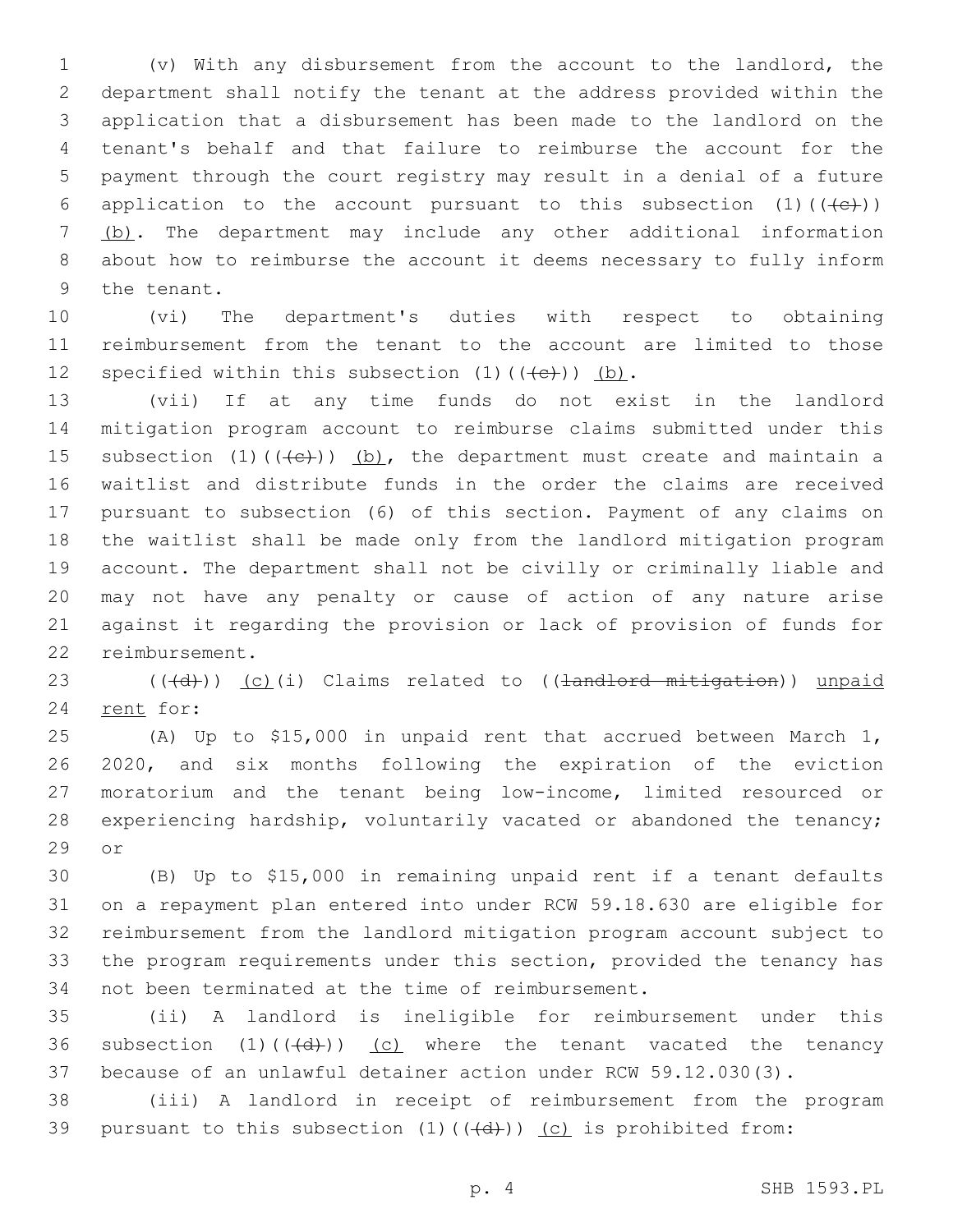(A) Taking legal action against the tenant for damages or any remaining unpaid rent accrued between March 1, 2020, and six months following the expiration of the eviction moratorium attributable to 4 the same tenancy; or

 (B) Pursuing collection, or authorizing another entity to pursue collection on the landlord's behalf, of a judgment against the tenant for damages or any remaining unpaid rent accrued between March 1, 2020, and six months following the expiration of the eviction 9 moratorium attributable to the same tenancy.

 (d)(i) Claims, up to \$5,000, related to landlord mitigation for damages to rental property when:

 (A) A tenant has terminated a rental agreement pursuant to RCW 59.18.575;

 (B) The property has sustained damage beyond wear resulting from 15 ordinary use of the premises;

16 (C) The landlord has, within the time limits specified in RCW 17 59.18.280, provided the tenant with a full and specific statement;

 (D) The landlord has, rather than retaining any of the damage 19 deposit, returned the full damage deposit to the tenant; and

 (E) The landlord has agreed not to proceed against the tenant to 21 recover the balance owed.

 (ii) Any claim for reimbursement under this subsection (1)(d) is not an entitlement.

 (iii) If at any time funds do not exist in the landlord mitigation program account to reimburse claims submitted under this subsection (1)(d), the department must create and maintain a waitlist and distribute funds in the order the claims are received pursuant to subsection (6) of this section. Payment of any claims on the waitlist shall be made only from the landlord mitigation program account. The department is not civilly or criminally liable and may not have any penalty or cause of action of any nature arise against it regarding the provision or lack of provision of funds for reimbursement.

 (iv) The department shall provide for a form on its website for landlords to apply for reimbursement funds for the landlord pursuant 35 to this subsection (1)(d).

 (v) The department shall provide for the confidentiality of tenants' personal information and shall have such rule-making authority as is necessary to protect the personal information of tenants under this subsection (1)(d).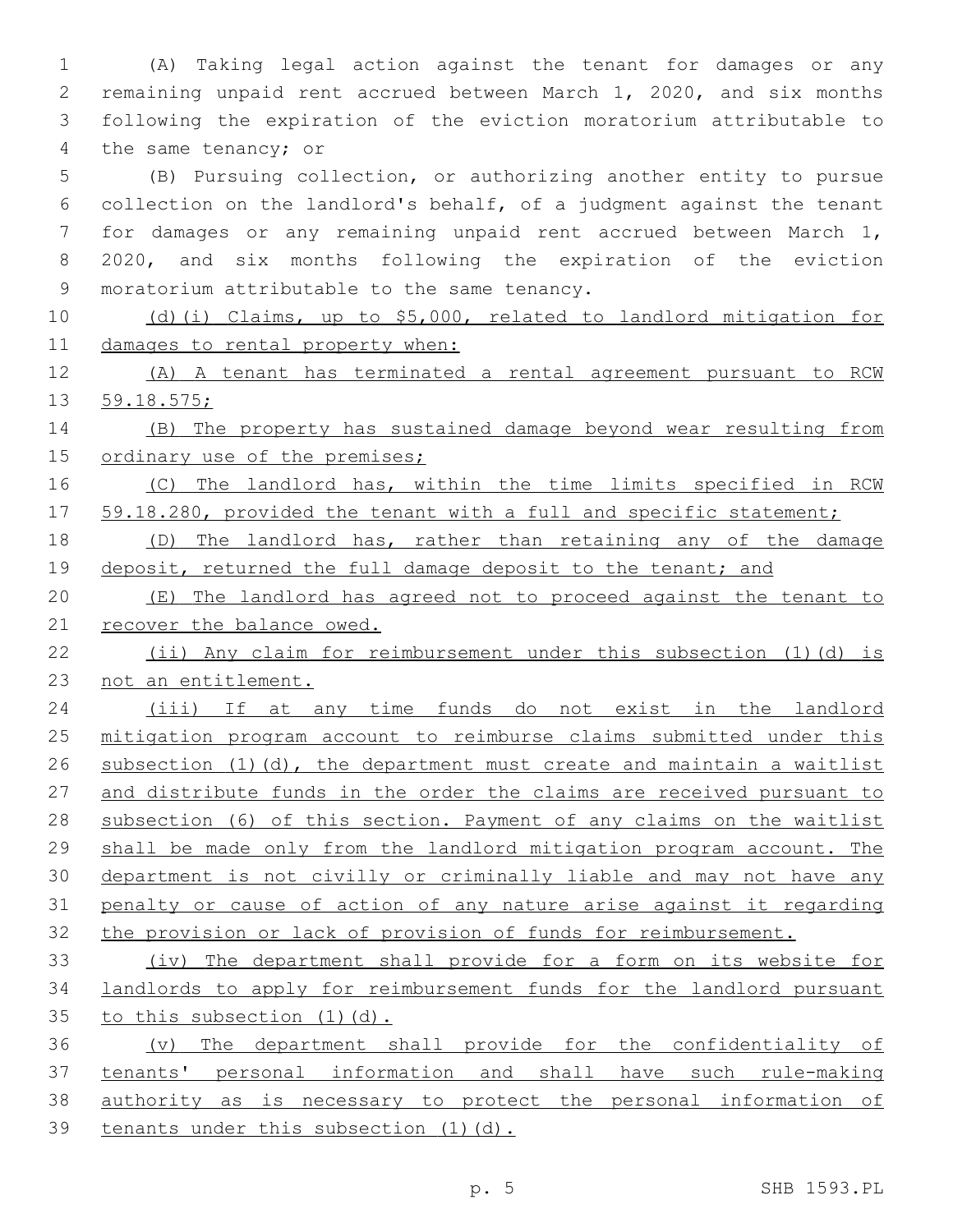1 (2) In order for a claim under subsection  $(1)$   $((+b))$   $(a)$  (iii) or 2 (d) of this section to be eligible for reimbursement from the landlord mitigation program account, a landlord must:

 (a) Have ensured that the rental property was inspected at the commencement of the tenancy by both the tenant and the landlord or landlord's agent and that a detailed written move-in property inspection report, as required in RCW 59.18.260, was prepared and 8 signed by both the tenant and the landlord or landlord's agent;

 (b) Make repairs and then apply for reimbursement to the 10 department;

 (c) Submit a claim on a form to be determined by the department, 12 signed under penalty of perjury; and

 (d) Submit to the department copies of the move-in property inspection report specified in (a) of this subsection and supporting materials including, but not limited to, before repair and after repair photographs, videos, copies of repair receipts for labor and materials, and such other documentation or information as the 18 department may request.

 (3)(a) The department shall make reasonable efforts to review a claim within ten business days from the date it received properly submitted and complete claims to the satisfaction of the department.

22 (b) In reviewing a claim pursuant to subsection  $(1)$   $((+b))$   $(a)$  of this section, and determining eligibility for reimbursement, the department must receive documentation, acceptable to the department in its sole discretion, that the claim involves a private market rental unit rented to a low-income tenant who is using a housing 27 subsidy program.

 (c) In reviewing a claim pursuant to subsection (1)(d)(i) of this section, and determining eligibility for reimbursement, the 30 department must receive documentation, acceptable to the department 31 in its sole discretion, that the claim involves a tenancy that was terminated pursuant to RCW 59.18.575 and that all of the requirements 33 of subsection (1)(d)(i) of this section have been met.

34 (4) Claims pursuant to subsection  $(1)$   $((+b))$   $(a)$  of this section related to a tenancy must total at least five hundred dollars in order for a claim to be eligible for reimbursement from the program. While claims or damages may exceed five thousand dollars, total reimbursement from the program may not exceed five thousand dollars 39 per tenancy.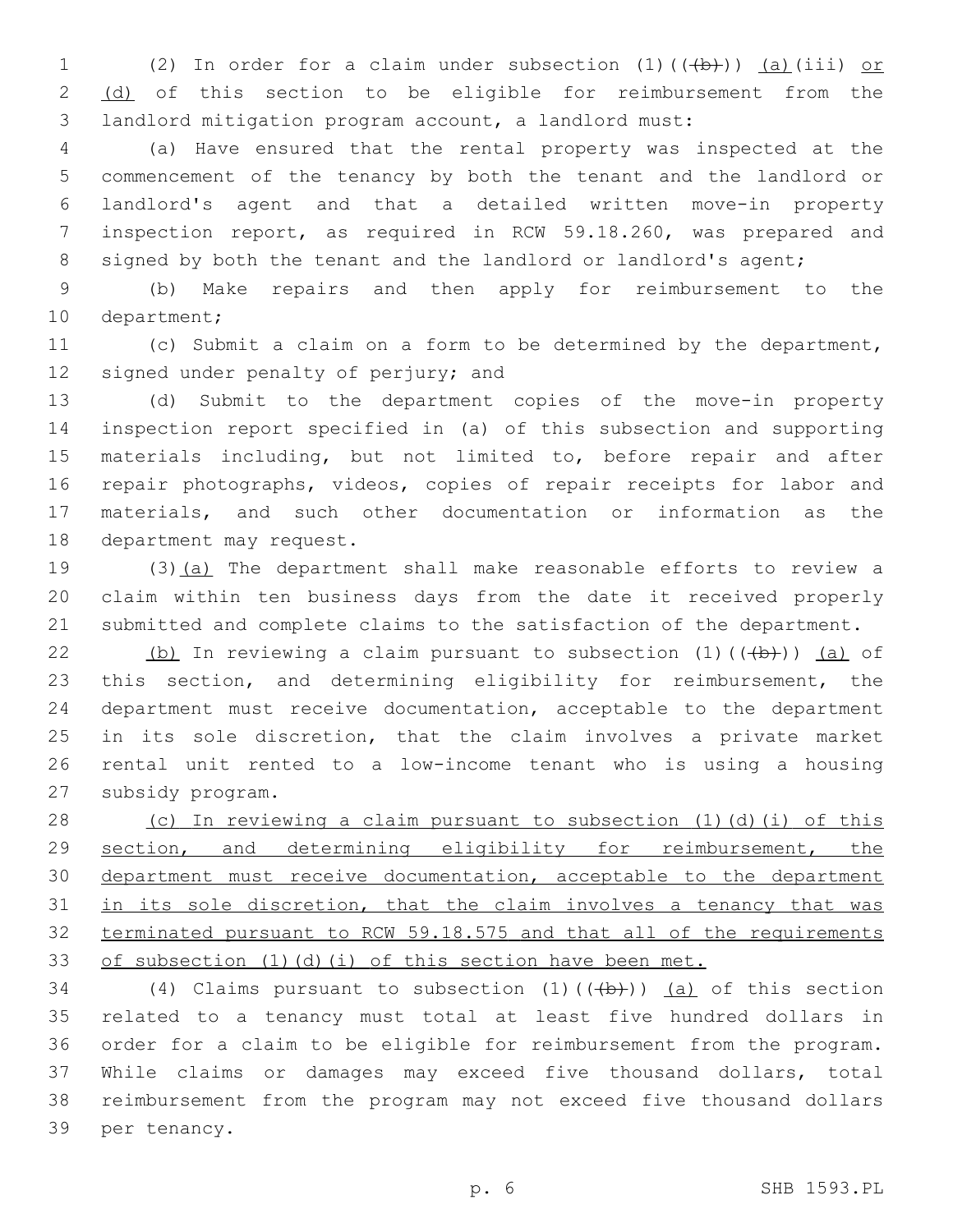(5) Damages, beyond wear and tear, that are eligible for reimbursement include, but are not limited to: Interior wall gouges and holes; damage to doors and cabinets, including hardware; carpet stains or burns; cracked tiles or hard surfaces; broken windows; damage to household fixtures such as disposal, toilet, sink, sink handle, ceiling fan, and lighting. Other property damages beyond normal wear and tear may also be eligible for reimbursement at the 8 department's discretion.

 (6) All reimbursements for eligible claims shall be made on a first-come, first-served basis, to the extent of available funds. The department shall use best efforts to notify the tenant of the amount 12 and the reasons for any reimbursements made.

 (7) The department, in its sole discretion, may inspect the property and the landlord's records related to a claim, including the use of a third-party inspector as needed to investigate fraud, to assist in making its claim review and determination of eligibility.

 (8) A landlord in receipt of reimbursement from the program 18 pursuant to subsection  $(1)$   $((+b))$   $(a)$  or  $(d)$  of this section is 19 prohibited from:

 (a) Taking legal action against the tenant for damages 21 attributable to the same tenancy; or

 (b) Pursuing collection, or authorizing another entity to pursue collection on the landlord's behalf, of a judgment against the tenant 24 for damages attributable to the same tenancy.

25 (9) A landlord denied reimbursement under subsection  $(1)$  ( $(\overline{(+b)})$ ) 26 (a)(iii) of this section may seek to obtain a judgment from a court 27 of competent jurisdiction and, if successful, may resubmit a claim for damages supported by the judgment, along with a certified copy of the judgment. The department may reimburse the landlord for that portion of such judgment that is based on damages reimbursable under the landlord mitigation program, subject to the limitations set forth 32 in this section.

 (10) Determinations regarding reimbursements shall be made by the 34 department in its sole discretion.

 (11) The department must establish a website that advertises the landlord mitigation program, the availability of reimbursement from the landlord mitigation program account, and maintains or links to the agency rules and policies established pursuant to this section.

 (12) Neither the state, the department, or persons acting on behalf of the department, while acting within the scope of their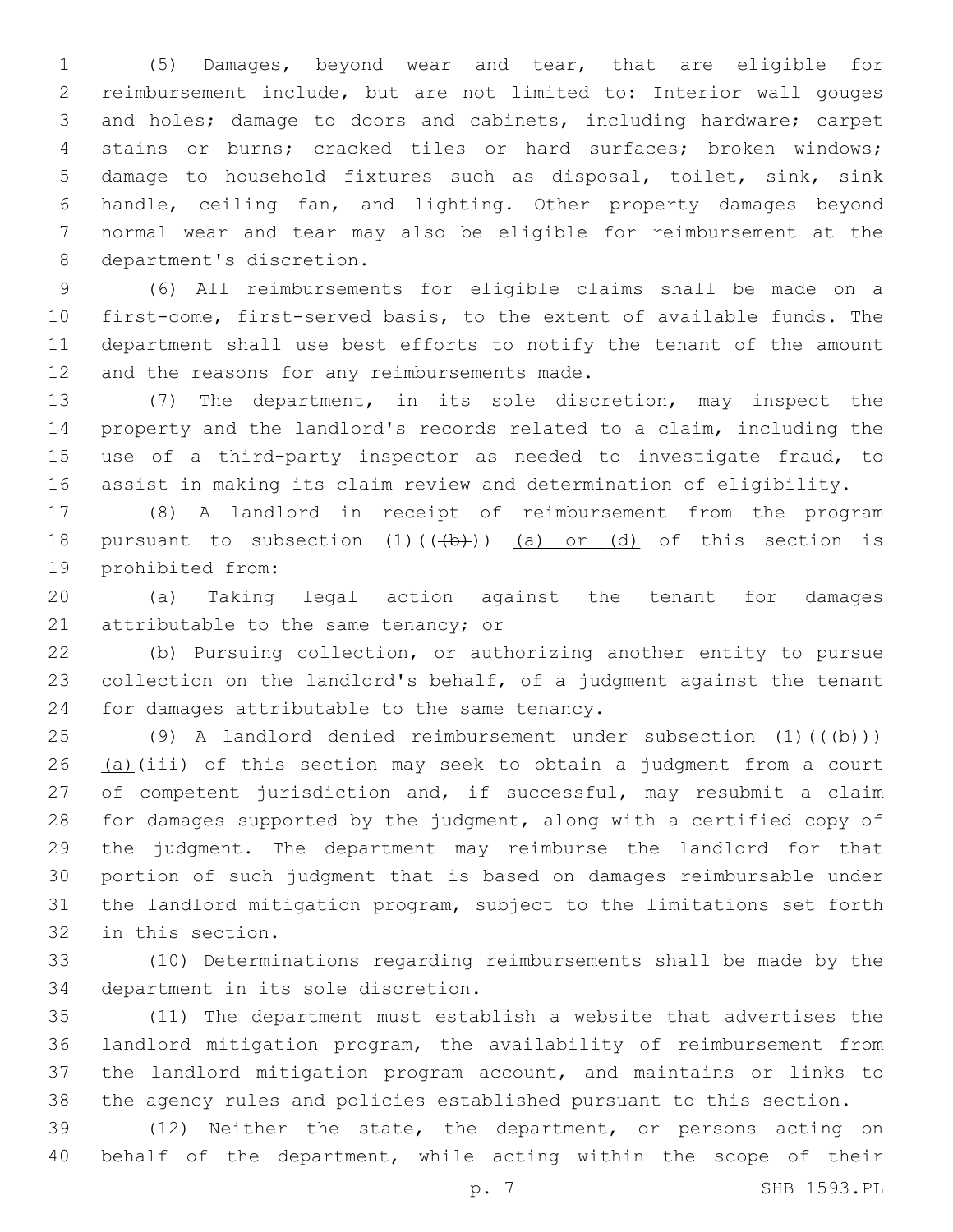employment or agency, is liable to any person for any loss, damage, harm, or other consequence resulting directly or indirectly from the department's administration of the landlord mitigation program or determinations under this section.4

 (13)(a) A report to the appropriate committees of the legislature on the effectiveness of the program and recommended modifications shall be submitted to the governor and the appropriate committees of the legislature by January 1, 2021. In preparing the report, the department shall convene and solicit input from a group of stakeholders to include representatives of large multifamily housing property owners or managers, small rental housing owners in both rural and urban markets, a representative of tenant advocates, and a 13 representative of the housing authorities.

 (b) The report shall include discussion of the effectiveness of the program as well as the department's recommendations to improve 16 the program, and shall include the following:

 (i) The number of total claims and total amount reimbursed to 18 landlords by the fund;

(ii) Any indices of fraud identified by the department;

 (iii) Any reports by the department regarding inspections 21 authorized by and conducted on behalf of the department;

 (iv) An outline of the process to obtain reimbursement for 23 improvements and for damages from the fund;

 (v) An outline of the process to obtain reimbursement for lost 25 rent due to the rental inspection and tenant screening process, 26 together with the total amount reimbursed for such damages;

 (vi) An evaluation of the feasibility for expanding the use of the mitigation fund to provide up to ninety-day no interest loans to landlords who have not received timely rental payments from a housing 30 authority that is administering section 8 rental assistance; and

 (vii) Any other modifications and recommendations made by stakeholders to improve the effectiveness and applicability of the 33 program.

34 (14) As used in this section:

 (a) "Housing subsidy program" means a housing voucher as established under 42 U.S.C. Sec. 1437 as of January 1, 2018, or other housing subsidy program including, but not limited to, valid short- term or long-term federal, state, or local government, private nonprofit, or other assistance program in which the tenant's rent is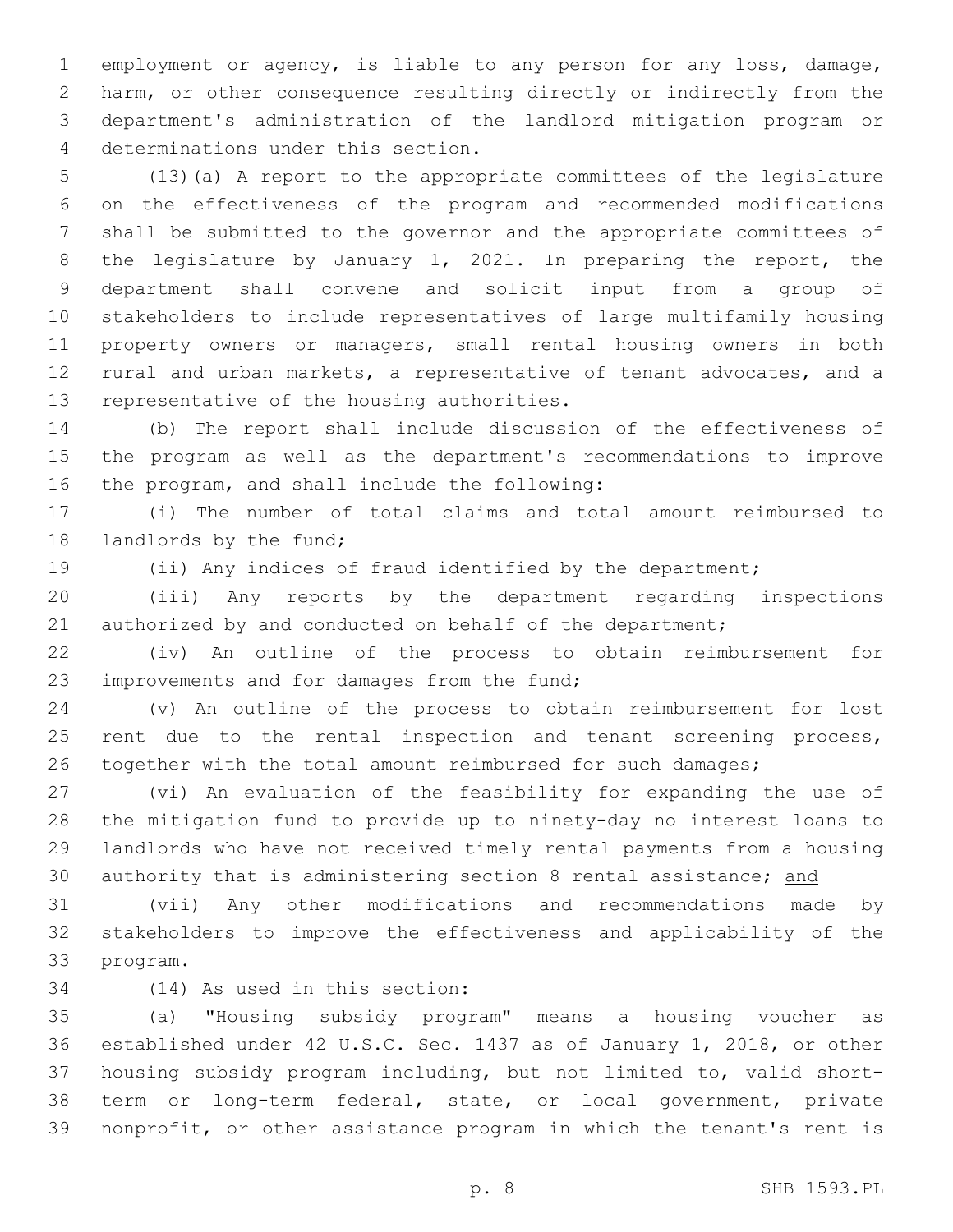paid either partially by the program and partially by the tenant, or completely by the program directly to the landlord;

 (b) "Low-income" means income that does not exceed eighty percent of the median income for the standard metropolitan statistical area 5 in which the ((private market)) rental unit is located; and

 (c) "Private market rental unit" means any unit available for rent that is owned by an individual, corporation, limited liability company, nonprofit housing provider, or other entity structure, but does not include housing acquired, or constructed by a public housing agency under 42 U.S.C. Sec. 1437 as it existed on January 1, 2018. This definition only applies to claims for mitigation under subsection (1)(a) of this section and does not exclude public housing agencies from making claims under subsection (1)(b), (c), or (d) of 14 this section.

 **Sec. 3.** RCW 59.18.280 and 2016 c 66 s 4 are each amended to read as follows:16

 (1) Within twenty-one days after the termination of the rental 18 agreement and vacation of the premises or, if the tenant abandons the premises as defined in RCW 59.18.310, within twenty-one days after the landlord learns of the abandonment, the landlord shall give a full and specific statement of the basis for retaining any of the deposit together with the payment of any refund due the tenant under 23 the terms and conditions of the rental agreement.

 (a) No portion of any deposit shall be withheld on account of 25 wear resulting from ordinary use of the premises.

 (b) The landlord complies with this section if the required 27 statement or payment, or both, are delivered to the tenant personally or deposited in the United States mail properly addressed to the tenant's last known address with first-class postage prepaid within 30 the twenty-one days.

 (2) If the landlord fails to give such statement together with any refund due the tenant within the time limits specified above he or she shall be liable to the tenant for the full amount of the deposit. The landlord is also barred in any action brought by the tenant to recover the deposit from asserting any claim or raising any defense for retaining any of the deposit unless the landlord shows that circumstances beyond the landlord's control prevented the landlord from providing the statement within the twenty-one days or that the tenant abandoned the premises as defined in RCW 59.18.310.

p. 9 SHB 1593.PL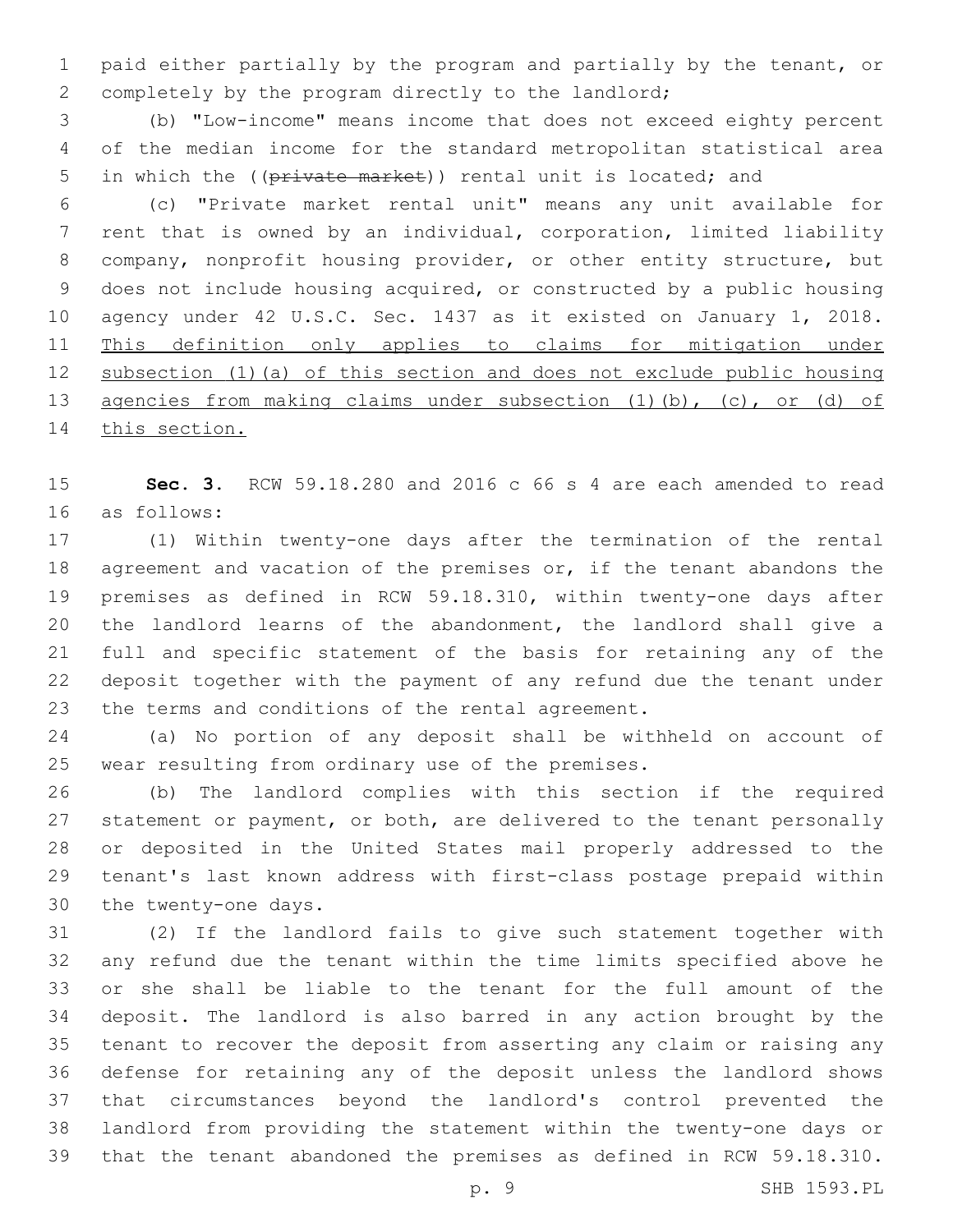The court may in its discretion award up to two times the amount of the deposit for the intentional refusal of the landlord to give the statement or refund due. In any action brought by the tenant to recover the deposit, the prevailing party shall additionally be entitled to the cost of suit or arbitration including a reasonable 6 attorneys' fee.

 (3) Nothing in this chapter shall preclude the landlord from proceeding against, and the landlord shall have the right to proceed against a tenant to recover sums exceeding the amount of the tenant's damage or security deposit for damage to the property for which the tenant is responsible together with reasonable attorneys' fees. However, if the landlord seeks reimbursement for damages from the landlord mitigation program pursuant to RCW 43.31.605(1)(d), the landlord is prohibited from retaining any portion of the tenant's 15 damage or security deposit or proceeding against the tenant who 16 terminates under RCW 59.18.575 to recover sums exceeding the amount 17 of the tenant's damage or security deposit for damage to the property.

 **Sec. 4.** RCW 59.18.575 and 2019 c 46 s 5042 are each amended to 20 read as follows:

 (1)(a) If a tenant notifies the landlord in writing that he or she or a household member was a victim of an act that constitutes a crime of domestic violence, sexual assault, unlawful harassment, or stalking, and either (a)(i) or (ii) of this subsection applies, then 25 subsection (2) of this section applies:

 (i) The tenant or the household member has a valid order for protection under one or more of the following: Chapter 7.90, 26.50, 26.26A, or 26.26B RCW or RCW 9A.46.040, 9A.46.050, 10.14.080, 29 10.99.040 (2) or (3), or 26.09.050; or

 (ii) The tenant or the household member has reported the domestic violence, sexual assault, unlawful harassment, or stalking to a qualified third party acting in his or her official capacity and the qualified third party has provided the tenant or the household member a written record of the report signed by the qualified third party.

 (b) When a copy of a valid order for protection or a written record of a report signed by a qualified third party, as required under (a) of this subsection, is made available to the landlord, the tenant may terminate the rental agreement and quit the premises without further obligation under the rental agreement or under this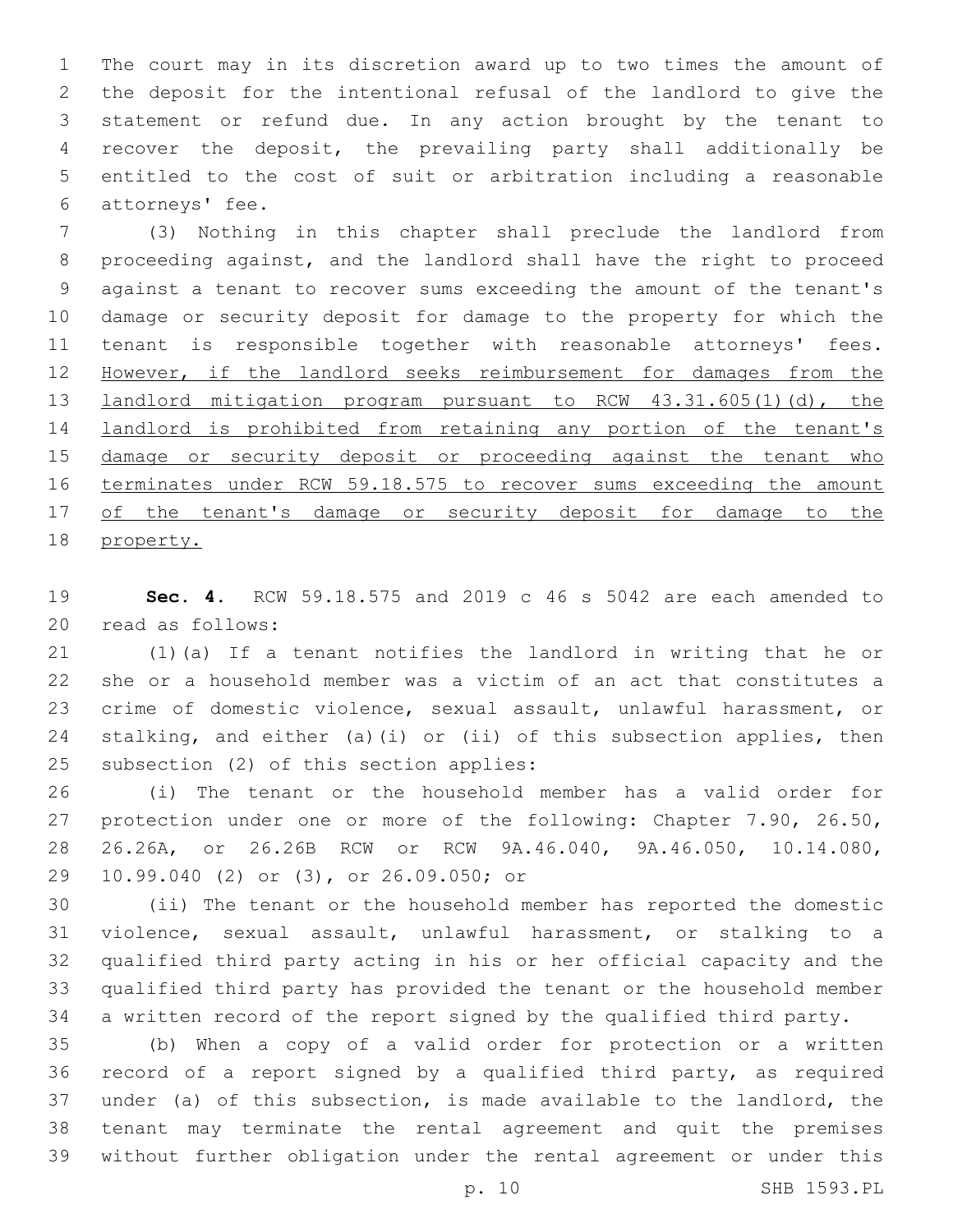chapter. However, the request to terminate the rental agreement must occur within ninety days of the reported act, event, or circumstance that gave rise to the protective order or report to a qualified third party. A record of the report to a qualified third party that is provided to the tenant or household member shall consist of a document signed and dated by the qualified third party stating: (i) That the tenant or the household member notified him or her that he or she was a victim of an act or acts that constitute a crime of domestic violence, sexual assault, unlawful harassment, or stalking; (ii) the time and date the act or acts occurred; (iii) the location where the act or acts occurred; (iv) a brief description of the act or acts of domestic violence, sexual assault, unlawful harassment, or stalking; and (v) that the tenant or household member informed him or her of the name of the alleged perpetrator of the act or acts. The record of the report provided to the tenant or household member shall not include the name of the alleged perpetrator of the act or acts of domestic violence, sexual assault, unlawful harassment, or stalking. The qualified third party shall keep a copy of the record of the report and shall note on the retained copy the name of the alleged perpetrator of the act or acts of domestic violence, sexual assault, unlawful harassment, or stalking. The record of the report to a qualified third party may be accomplished by completion of a form provided by the qualified third party, in substantially the following form:24

| 25 |                                                              |
|----|--------------------------------------------------------------|
| 26 | [Name of organization, agency, clinic, professional service] |
| 27 | provider]                                                    |
| 28 | I and/or my  (household member) am/is a victim               |
| 29 | of                                                           |
| 30 | domestic violence as defined by RCW                          |
| 31 | 26.50.010.                                                   |
| 32 | sexual assault as defined by RCW                             |
| 33 | 70.125.030.                                                  |
| 34 | $\ldots$ stalking as defined by RCW 9A.46.110.               |
| 35 | unlawful harassment as defined by RCW                        |
| 36 | 59.18.570.                                                   |
|    |                                                              |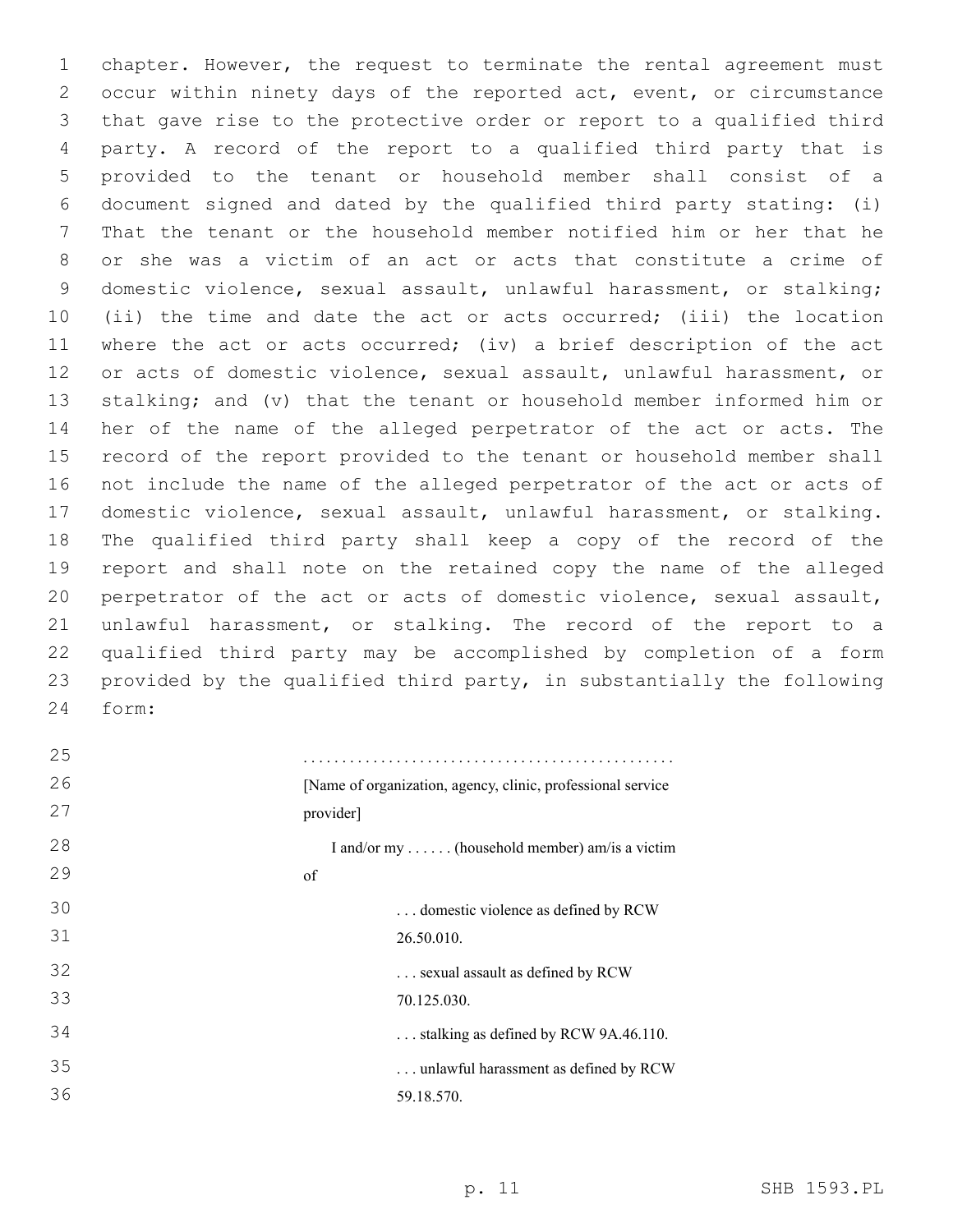| $\mathbf 1$  | Briefly describe the incident of domestic violence,                     |
|--------------|-------------------------------------------------------------------------|
| $\mathbf{2}$ | sexual assault, unlawful harassment, or stalking:                       |
| 3            |                                                                         |
| 4            | The incident(s) that I rely on in support of this                       |
| 5            | declaration occurred on the following date(s) and time(s)               |
| 6            | and at the following location(s): $\dots \dots \dots \dots \dots \dots$ |
| 7            | The incident $(s)$ that I rely on in support of this                    |
| 8            | declaration were committed by the following person(s):                  |
| 9            |                                                                         |
| 10           | I state under penalty of perjury under the laws of the                  |
| 11           | state of Washington that the foregoing is true and correct.             |
| 12           | Dated at (city), Washington, this day                                   |
| 13           | of (year)                                                               |
| 14           |                                                                         |
| 15           | Signature of Tenant or                                                  |
| 16           | Household Member                                                        |
| 17           | I verify that I have provided to the person whose                       |
| 18           | signature appears above the statutes cited in RCW                       |
| 19           | 59.18.575 and that the individual was a victim of an act that           |
| 20           | constitutes a crime of domestic violence, sexual assault,               |
| 21           | unlawful harassment, or stalking, and that the individual               |
| 22           | informed me of the name of the alleged perpetrator of the               |
| 23           | act. I further verify that I have informed the person whose             |
| 24           | signature appears above that information about the landlord             |
| 25           | mitigation program can be found on the website established              |
| 26           | pursuant to RCW 43.31.605(11), including the form                       |
| 27           | developed pursuant to RCW $43.31.605(1)(d)(iv)$ .                       |
| 28           | Dated this  day of ,  (year)                                            |
| 29           |                                                                         |
| 30           | Signature of authorized                                                 |
| 31           | officer/employee of                                                     |
| 32           | (Organization, agency, clinic,                                          |
| 33           | professional service provider)                                          |
| 34           | $(2)$ (a) A tenant who terminates a rental agreeme                      |
| 35           | section is discharged from the payment of rent f                        |

nent under this section is discharged from the payment of rent for any period following the last day of the month of the quitting date. The tenant shall remain liable for the rent for the month in which he or she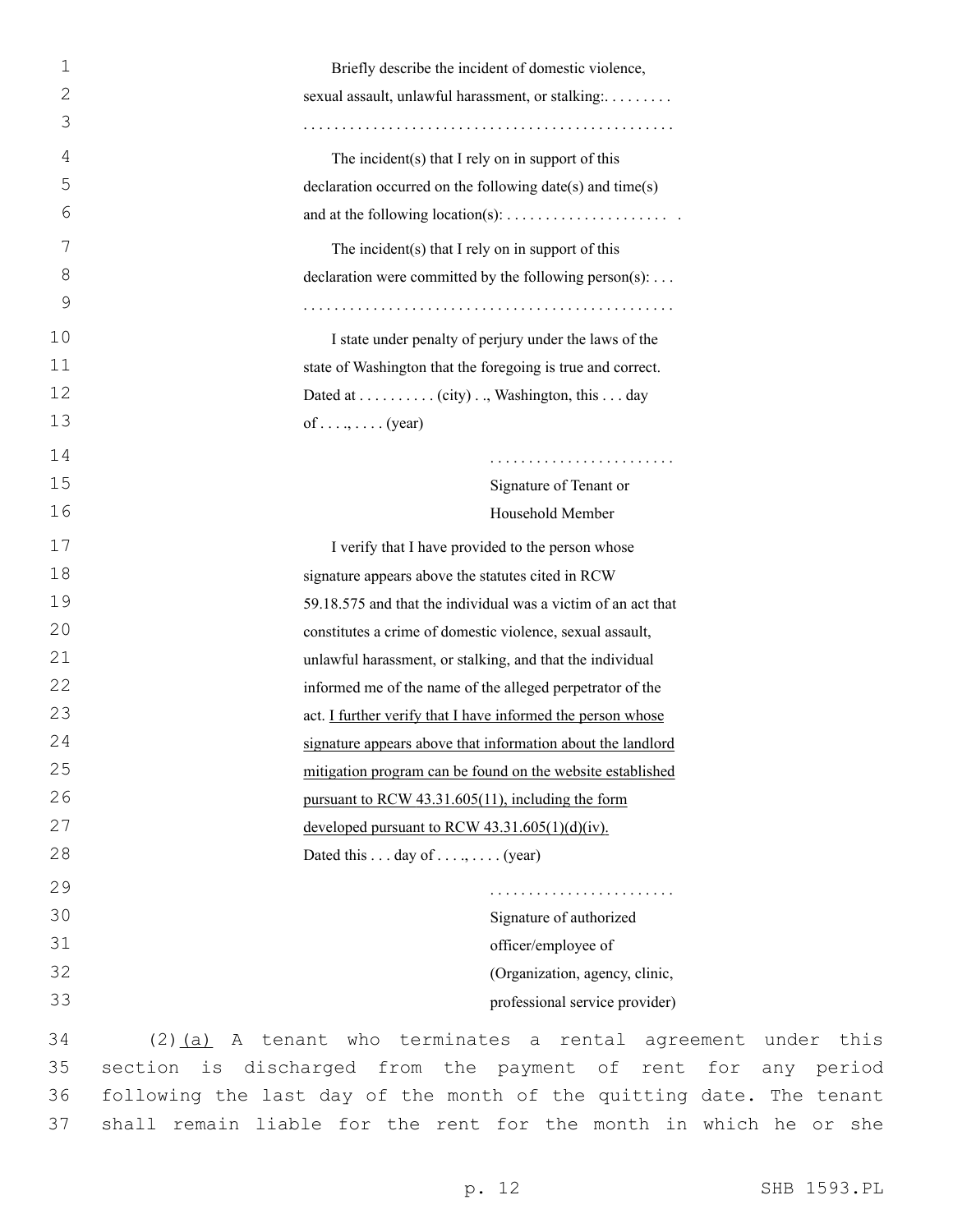terminated the rental agreement unless the termination is in accordance with RCW 59.18.200(1).2

 (b)(i) Notwithstanding lease provisions that allow for forfeiture of a deposit for early termination, a tenant who terminates under this section is entitled to the return of the full deposit, subject to RCW 59.18.020 and 59.18.280.6

 (ii) If the landlord seeks reimbursement for damages from the **landlord mitigation program pursuant to RCW 43.31.605(1)(d), the** 9 landlord is prohibited from retaining any portion of the tenant's damage or security deposit or proceeding against the tenant who terminates under this section to recover sums exceeding the amount of 12 the tenant's damage or security deposit for damage to the property.

13 (c) Other tenants who are parties to the rental agreement, except household members who are the victims of sexual assault, stalking, unlawful harassment, or domestic violence, are not released from their obligations under the rental agreement or other obligations 17 under this chapter.

 (3)(a) Notwithstanding any other provision under this section, if a tenant or a household member is a victim of sexual assault, stalking, or unlawful harassment by a landlord, the tenant may terminate the rental agreement and quit the premises without further obligation under the rental agreement or under this chapter prior to making a copy of a valid order for protection or a written record of a report signed by a qualified third party available to the landlord, 25 provided that:

 (i) The tenant must deliver a copy of a valid order for protection or written record of a report signed by a qualified third party to the landlord by mail, fax, or personal delivery by a third party within seven days of quitting the tenant's dwelling unit; and

 (ii) A written record of a report signed by the qualified third party must be substantially in the form specified under subsection (1)(b) of this section. The record of the report provided to the landlord must not include the name of the alleged perpetrator of the act. On written request by the landlord, the qualified third party shall, within seven days, provide the name of the alleged perpetrator of the act to the landlord only if the alleged perpetrator was a person meeting the definition of the term "landlord" under RCW 59.18.570.38

 (b) A tenant who terminates his or her rental agreement under this subsection is discharged from the payment of rent for any period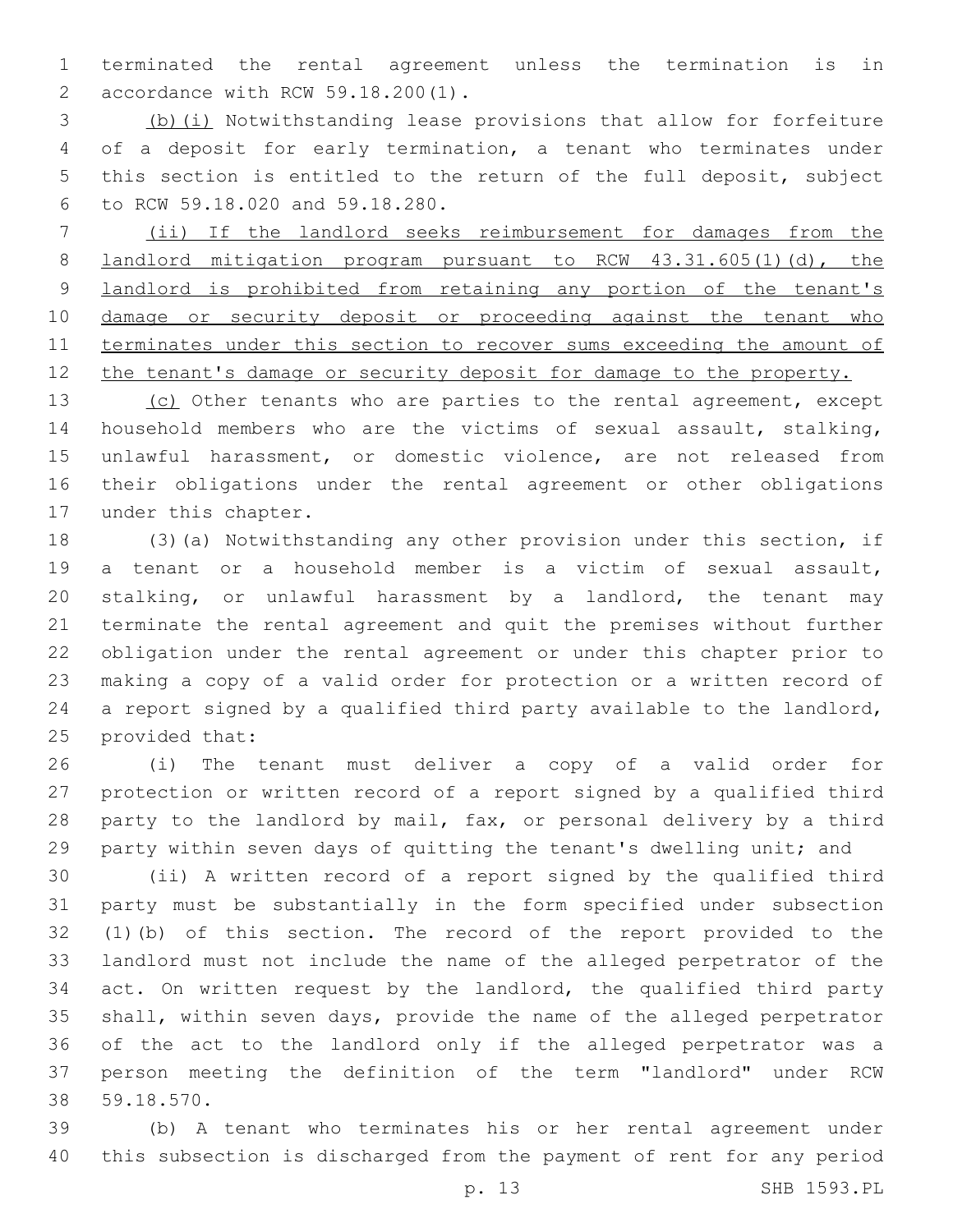following the latter of: (i) The date the tenant vacates the unit; or (ii) the date the record of the report of the qualified third party and the written notice that the tenant has vacated are delivered to the landlord by mail, fax, or personal delivery by a third party. The tenant is entitled to a pro rata refund of any prepaid rent and must receive a full and specific statement of the basis for retaining any of the deposit together with any refund due in accordance with RCW 59.18.280.8

 (4) If a tenant or a household member is a victim of sexual assault, stalking, or unlawful harassment by a landlord, the tenant may change or add locks to the tenant's dwelling unit at the tenant's expense. If a tenant exercises his or her rights to change or add 13 locks, the following rules apply:

 (a) Within seven days of changing or adding locks, the tenant must deliver to the landlord by mail, fax, or personal delivery by a third party: (i) Written notice that the tenant has changed or added locks; and (ii) a copy of a valid order for protection or a written record of a report signed by a qualified third party. A written record of a report signed by a qualified third party must be substantially in the form specified under subsection (1)(b) of this section. The record of the report provided to the landlord must not include the name of the alleged perpetrator of the act. On written request by the landlord, the qualified third party shall, within seven days, provide the name of the alleged perpetrator to the landlord only if the alleged perpetrator was a person meeting the definition of the term "landlord" under RCW 59.18.570.

 (b) After the tenant provides notice to the landlord that the tenant has changed or added locks, the tenant's rental agreement shall terminate on the ninetieth day after providing such notice, 30 unless:

 (i) Within sixty days of providing notice that the tenant has changed or added locks, the tenant notifies the landlord in writing that the tenant does not wish to terminate his or her rental agreement. If the perpetrator has been identified by the qualified third party and is no longer an employee or agent of the landlord or owner and does not reside at the property, the tenant shall provide the owner or owner's designated agent with a copy of the key to the new locks at the same time as providing notice that the tenant does not wish to terminate his or her rental agreement. A tenant who has a valid protection, antiharassment, or other protective order against

p. 14 SHB 1593.PL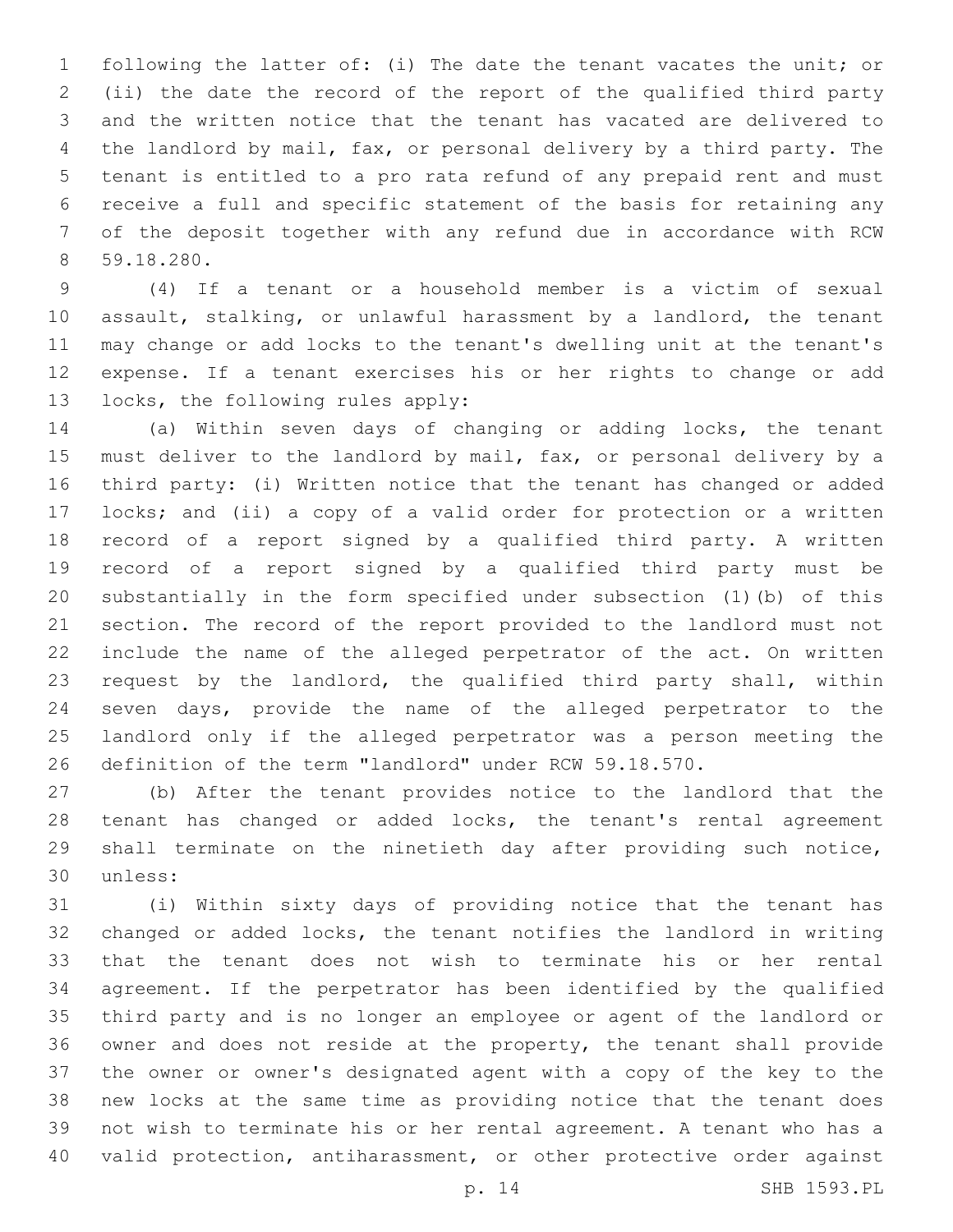the owner of the premises or against an employee or agent of the landlord or owner is not required to provide a key to the new locks until the protective order expires or the tenant vacates; or

 (ii) The tenant exercises his or her rights to terminate the rental agreement under subsection (3) of this section within sixty days of providing notice that the tenant has changed or added locks.

 (c) After a landlord receives notice that a tenant has changed or added locks to his or her dwelling unit under (a) of this subsection, the landlord may not enter the tenant's dwelling unit except as follows:10

 (i) In the case of an emergency, the landlord may enter the unit if accompanied by a law enforcement or fire official acting in his or her official capacity. If the landlord reasonably concludes that the circumstances require immediate entry into the unit, the landlord may, after notifying emergency services, use such force as necessary 16 to enter the unit if the tenant is not present; or

 (ii) The landlord complies with the requirements of RCW 59.18.150 and clearly specifies in writing the time and date that the landlord intends to enter the unit and the purpose for entering the unit. The tenant must make arrangements to permit access by the landlord.

 (d) The exercise of rights to change or add locks under this subsection does not discharge the tenant from the payment of rent until the rental agreement is terminated and the tenant vacates the 24 unit.

 (e) The tenant may not change any locks to common areas and must make keys for new locks available to other household members.

 (f) Upon vacating the dwelling unit, the tenant must deliver the key and all copies of the key to the landlord by mail or personal 29 delivery by a third party.

 (5) A tenant's remedies under this section do not preempt any 31 other legal remedy available to the tenant.

 (6) The provision of verification of a report under subsection (1)(b) of this section does not waive the confidential or privileged nature of the communication between a victim of domestic violence, sexual assault, or stalking with a qualified third party pursuant to RCW 5.60.060, 70.123.075, or 70.125.065. No record or evidence obtained from such disclosure may be used in any civil, administrative, or criminal proceeding against the victim unless a written waiver of applicable evidentiary privilege is obtained, except that the verification itself, and no other privileged

p. 15 SHB 1593.PL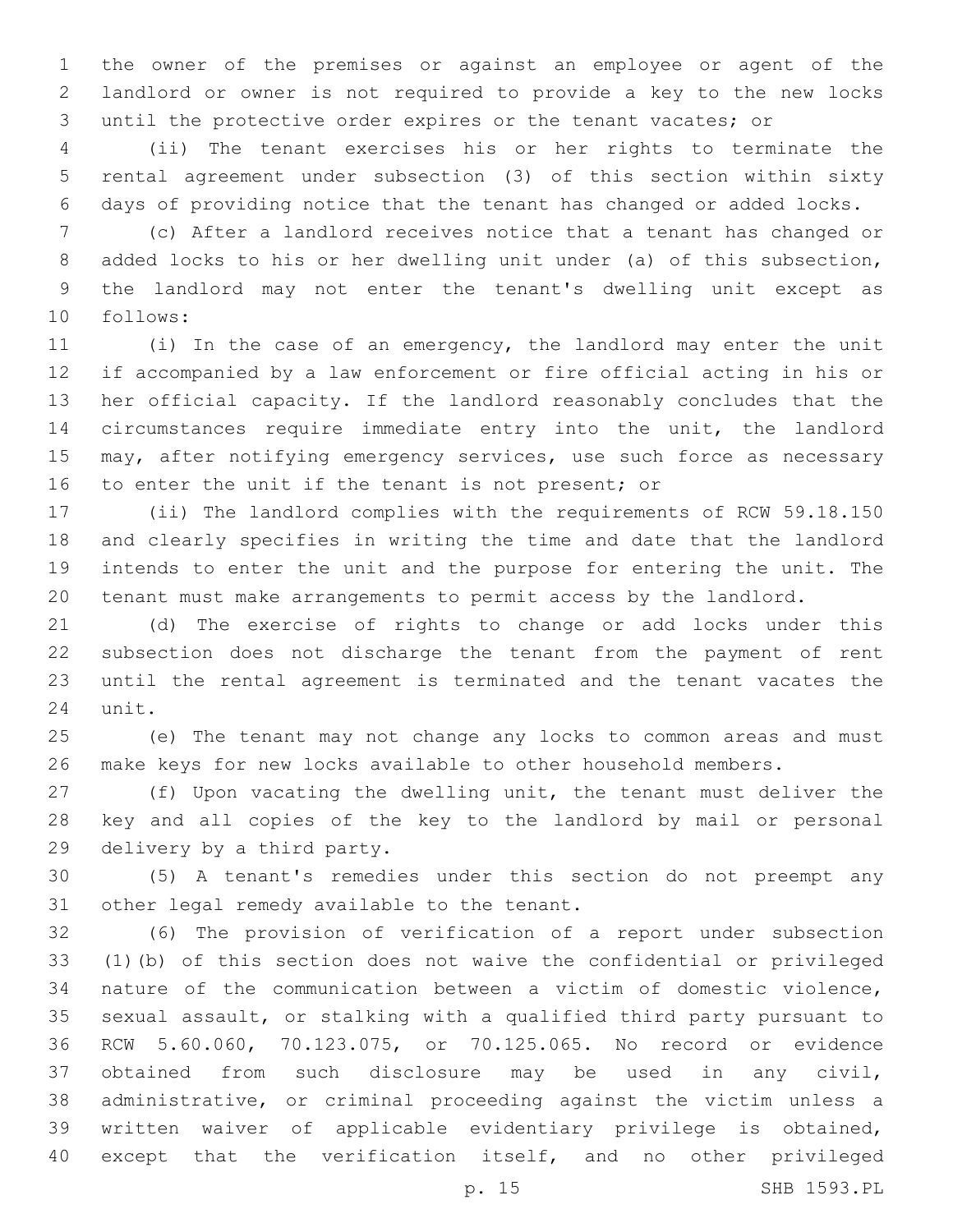information, under subsection (1)(b) of this section may be used in 2 civil proceedings brought under this section.

 **Sec. 5.** RCW 59.18.575 and 2021 c 215 s 155 are each amended to 4 read as follows:

 (1)(a) If a tenant notifies the landlord in writing that he or she or a household member was a victim of an act that constitutes a crime of domestic violence, sexual assault, unlawful harassment, or stalking, and either (a)(i) or (ii) of this subsection applies, then 9 subsection (2) of this section applies:

 (i) The tenant or the household member has a domestic violence protection order, sexual assault protection order, stalking protection order, or antiharassment protection order under chapter 7.105 RCW, or a valid order for protection under one or more of the following: Chapter 26.26A or 26.26B RCW, or any of the former chapters 7.90 and 26.50 RCW, or RCW 9A.46.040, 9A.46.050, 10.99.040 (2) or (3), or 26.09.050, or former RCW 10.14.080; or

 (ii) The tenant or the household member has reported the domestic violence, sexual assault, unlawful harassment, or stalking to a qualified third party acting in his or her official capacity and the qualified third party has provided the tenant or the household member a written record of the report signed by the qualified third party.

 (b) When a copy of a valid order for protection or a written record of a report signed by a qualified third party, as required under (a) of this subsection, is made available to the landlord, the tenant may terminate the rental agreement and quit the premises without further obligation under the rental agreement or under this chapter. However, the request to terminate the rental agreement must occur within ninety days of the reported act, event, or circumstance that gave rise to the protective order or report to a qualified third party. A record of the report to a qualified third party that is provided to the tenant or household member shall consist of a document signed and dated by the qualified third party stating: (i) That the tenant or the household member notified him or her that he or she was a victim of an act or acts that constitute a crime of domestic violence, sexual assault, unlawful harassment, or stalking; (ii) the time and date the act or acts occurred; (iii) the location where the act or acts occurred; (iv) a brief description of the act or acts of domestic violence, sexual assault, unlawful harassment, or stalking; and (v) that the tenant or household member informed him or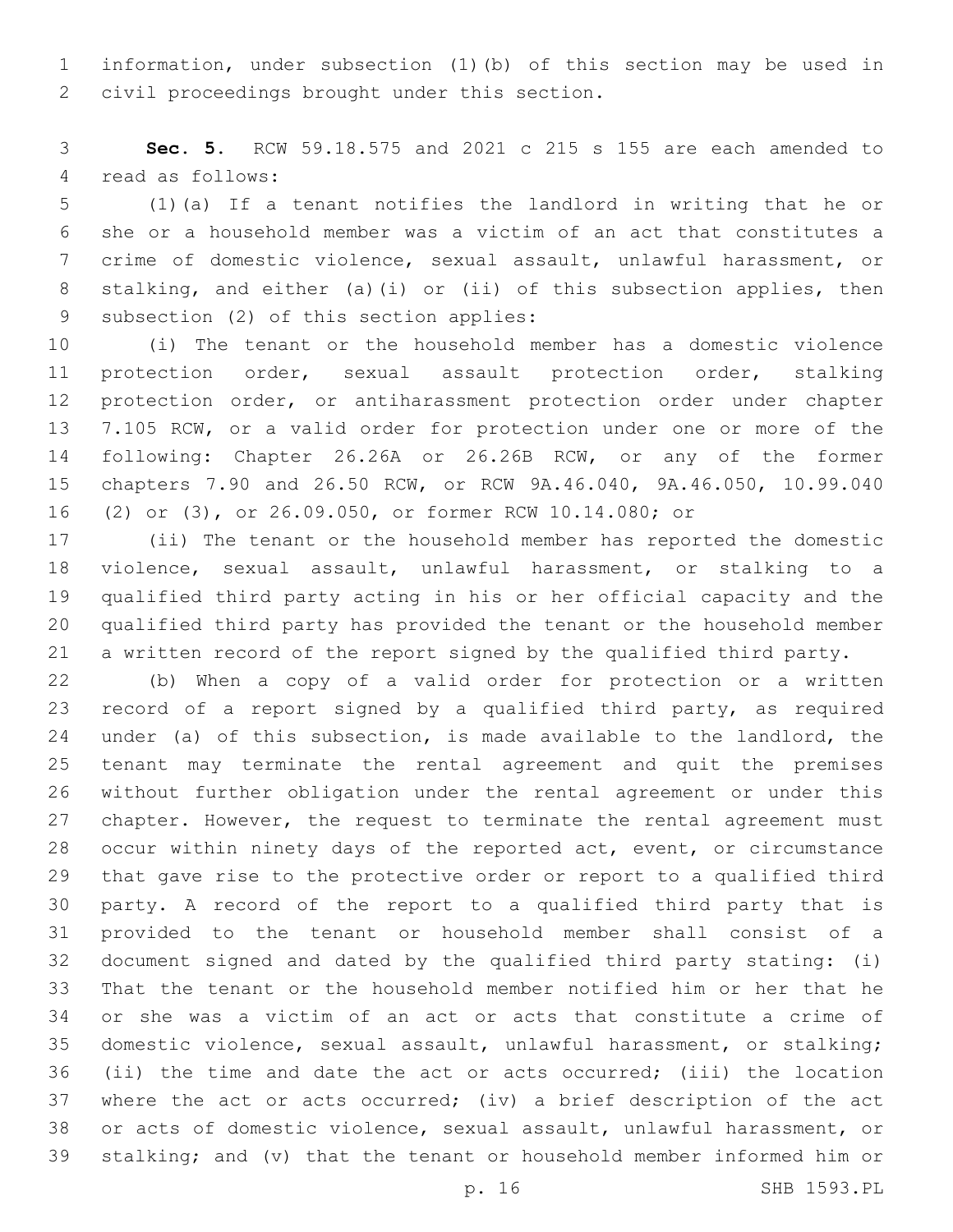her of the name of the alleged perpetrator of the act or acts. The record of the report provided to the tenant or household member shall not include the name of the alleged perpetrator of the act or acts of domestic violence, sexual assault, unlawful harassment, or stalking. The qualified third party shall keep a copy of the record of the report and shall note on the retained copy the name of the alleged perpetrator of the act or acts of domestic violence, sexual assault, unlawful harassment, or stalking. The record of the report to a qualified third party may be accomplished by completion of a form provided by the qualified third party, in substantially the following form:11

| 12 |                                                             |
|----|-------------------------------------------------------------|
| 13 | [Name of organization, agency, clinic, professional service |
| 14 | provider]                                                   |
| 15 | I and/or my  (household member) am/is a victim              |
| 16 | of                                                          |
| 17 | domestic violence as defined by RCW                         |
| 18 | 7.105.010.                                                  |
| 19 | sexual assault as defined by RCW                            |
| 20 | 70.125.030.                                                 |
| 21 | stalking as defined by RCW 9A.46.110.                       |
| 22 | unlawful harassment as defined by RCW                       |
| 23 | 59.18.570.                                                  |
| 24 | Briefly describe the incident of domestic violence,         |
| 25 | sexual assault, unlawful harassment, or stalking:           |
| 26 |                                                             |
| 27 | The incident(s) that I rely on in support of this           |
| 28 | declaration occurred on the following date(s) and time(s)   |
| 29 |                                                             |
| 30 | The incident(s) that I rely on in support of this           |
| 31 | declaration were committed by the following person(s):      |
| 32 |                                                             |
| 33 | I state under penalty of perjury under the laws of the      |
| 34 | state of Washington that the foregoing is true and correct. |
| 35 | Dated at (city), Washington, this day                       |
| 36 | of (year)                                                   |
|    |                                                             |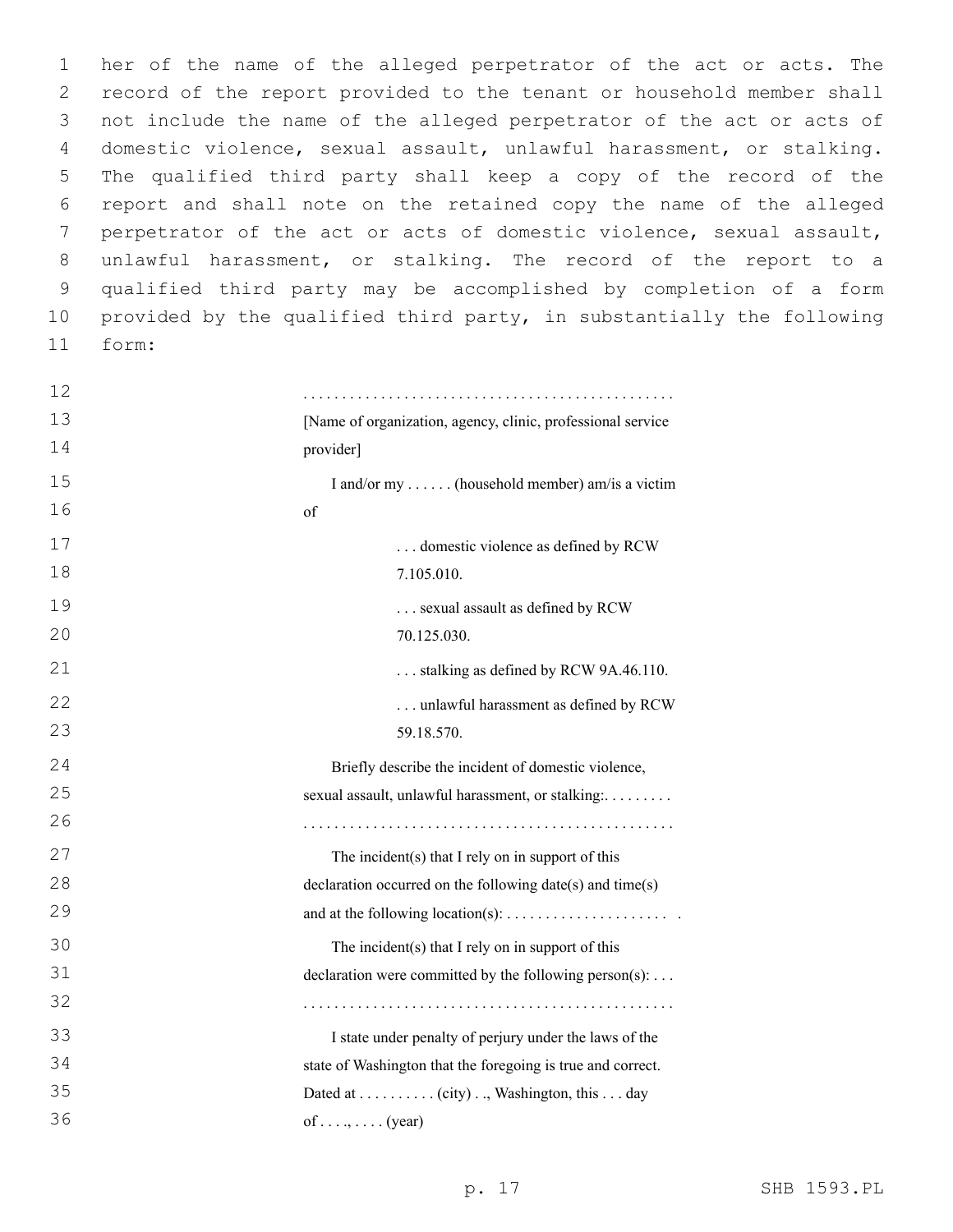| 1  |                                                               |
|----|---------------------------------------------------------------|
| 2  | Signature of Tenant or                                        |
| 3  | Household Member                                              |
| 4  | I verify that I have provided to the person whose             |
| 5  | signature appears above the statutes cited in RCW             |
| 6  | 59.18.575 and that the individual was a victim of an act that |
| 7  | constitutes a crime of domestic violence, sexual assault,     |
| 8  | unlawful harassment, or stalking, and that the individual     |
| 9  | informed me of the name of the alleged perpetrator of the     |
| 10 | act. I further verify that I have informed the person whose   |
| 11 | signature appears above that information about the landlord   |
| 12 | mitigation program can be found on the website established    |
| 13 | pursuant to RCW 43.31.605(11), including the form             |
| 14 | developed pursuant to RCW $43.31.605(1)(d)(iv)$ .             |
| 15 | Dated this  day of , $\dots$ (year)                           |
| 16 |                                                               |
| 17 | Signature of authorized                                       |
| 18 | officer/employee of                                           |
| 19 | (Organization, agency, clinic,                                |
| 20 | professional service provider)                                |
|    |                                                               |

 (2)(a) A tenant who terminates a rental agreement under this section is discharged from the payment of rent for any period following the last day of the month of the quitting date. The tenant shall remain liable for the rent for the month in which he or she terminated the rental agreement unless the termination is in 26 accordance with RCW 59.18.200(1).

27 (b)(i) Notwithstanding lease provisions that allow for forfeiture 28 of a deposit for early termination, a tenant who terminates under 29 this section is entitled to the return of the full deposit, subject 30 to RCW 59.18.020 and 59.18.280.

31 (ii) If the landlord seeks reimbursement for damages from the 32 landlord mitigation program pursuant to RCW 43.31.605(1)(d), the 33 landlord is prohibited from retaining any portion of the tenant's 34 damage or security deposit or proceeding against the tenant who 35 terminates under this section to recover sums exceeding the amount of 36 the tenant's damage or security deposit for damage to the property.

37 (c) Other tenants who are parties to the rental agreement, except 38 household members who are the victims of sexual assault, stalking, 39 unlawful harassment, or domestic violence, are not released from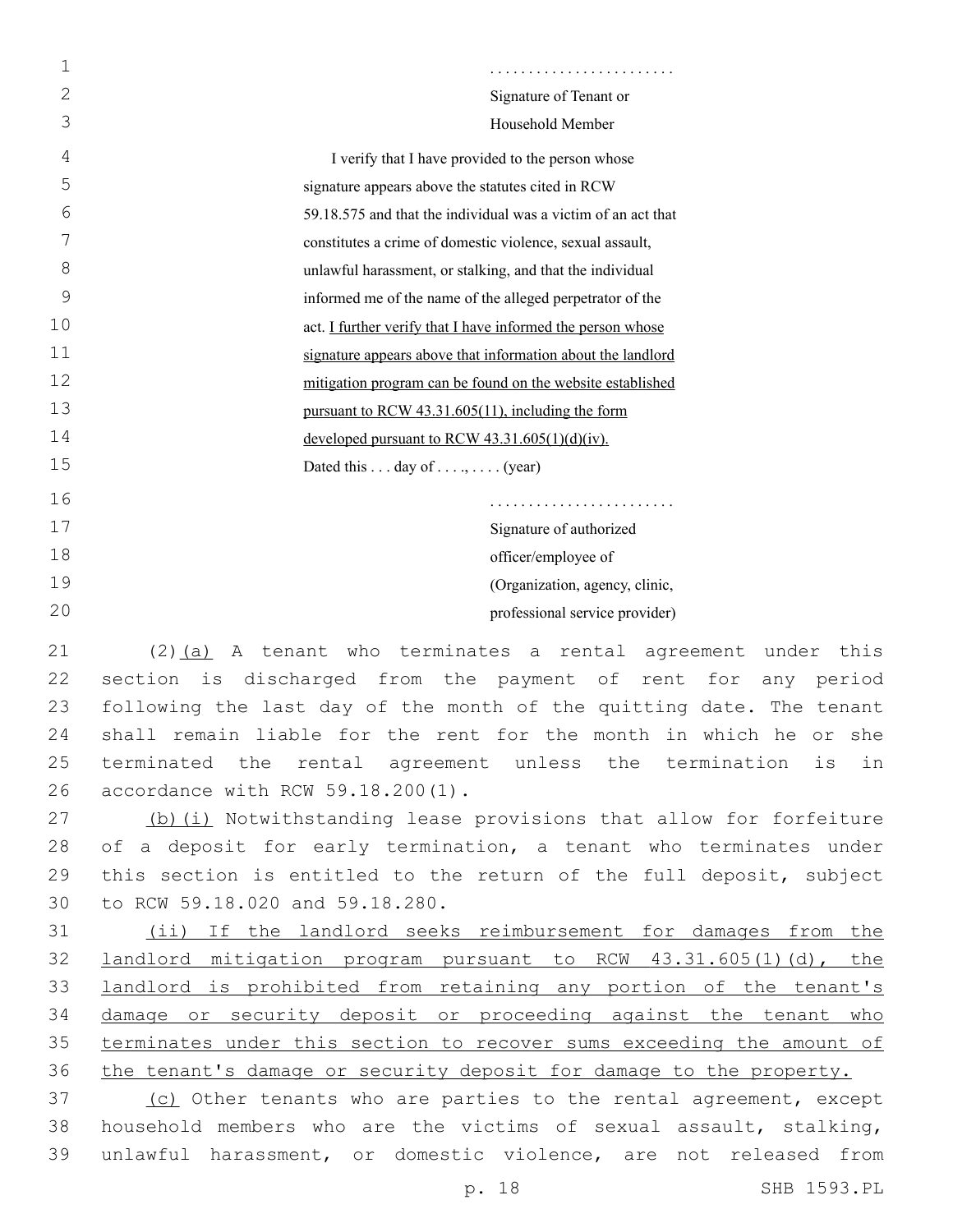their obligations under the rental agreement or other obligations 2 under this chapter.

 (3)(a) Notwithstanding any other provision under this section, if a tenant or a household member is a victim of sexual assault, stalking, or unlawful harassment by a landlord, the tenant may terminate the rental agreement and quit the premises without further obligation under the rental agreement or under this chapter prior to making a copy of a valid order for protection or a written record of a report signed by a qualified third party available to the landlord, 10 provided that:

 (i) The tenant must deliver a copy of a valid order for protection or written record of a report signed by a qualified third party to the landlord by mail, fax, or personal delivery by a third 14 party within seven days of quitting the tenant's dwelling unit; and

 (ii) A written record of a report signed by the qualified third party must be substantially in the form specified under subsection (1)(b) of this section. The record of the report provided to the landlord must not include the name of the alleged perpetrator of the act. On written request by the landlord, the qualified third party shall, within seven days, provide the name of the alleged perpetrator of the act to the landlord only if the alleged perpetrator was a person meeting the definition of the term "landlord" under RCW 59.18.570.23

 (b) A tenant who terminates his or her rental agreement under this subsection is discharged from the payment of rent for any period following the latter of: (i) The date the tenant vacates the unit; or (ii) the date the record of the report of the qualified third party and the written notice that the tenant has vacated are delivered to the landlord by mail, fax, or personal delivery by a third party. The tenant is entitled to a pro rata refund of any prepaid rent and must receive a full and specific statement of the basis for retaining any of the deposit together with any refund due in accordance with RCW 59.18.280.33

 (4) If a tenant or a household member is a victim of sexual assault, stalking, or unlawful harassment by a landlord, the tenant may change or add locks to the tenant's dwelling unit at the tenant's expense. If a tenant exercises his or her rights to change or add 38 locks, the following rules apply:

 (a) Within seven days of changing or adding locks, the tenant must deliver to the landlord by mail, fax, or personal delivery by a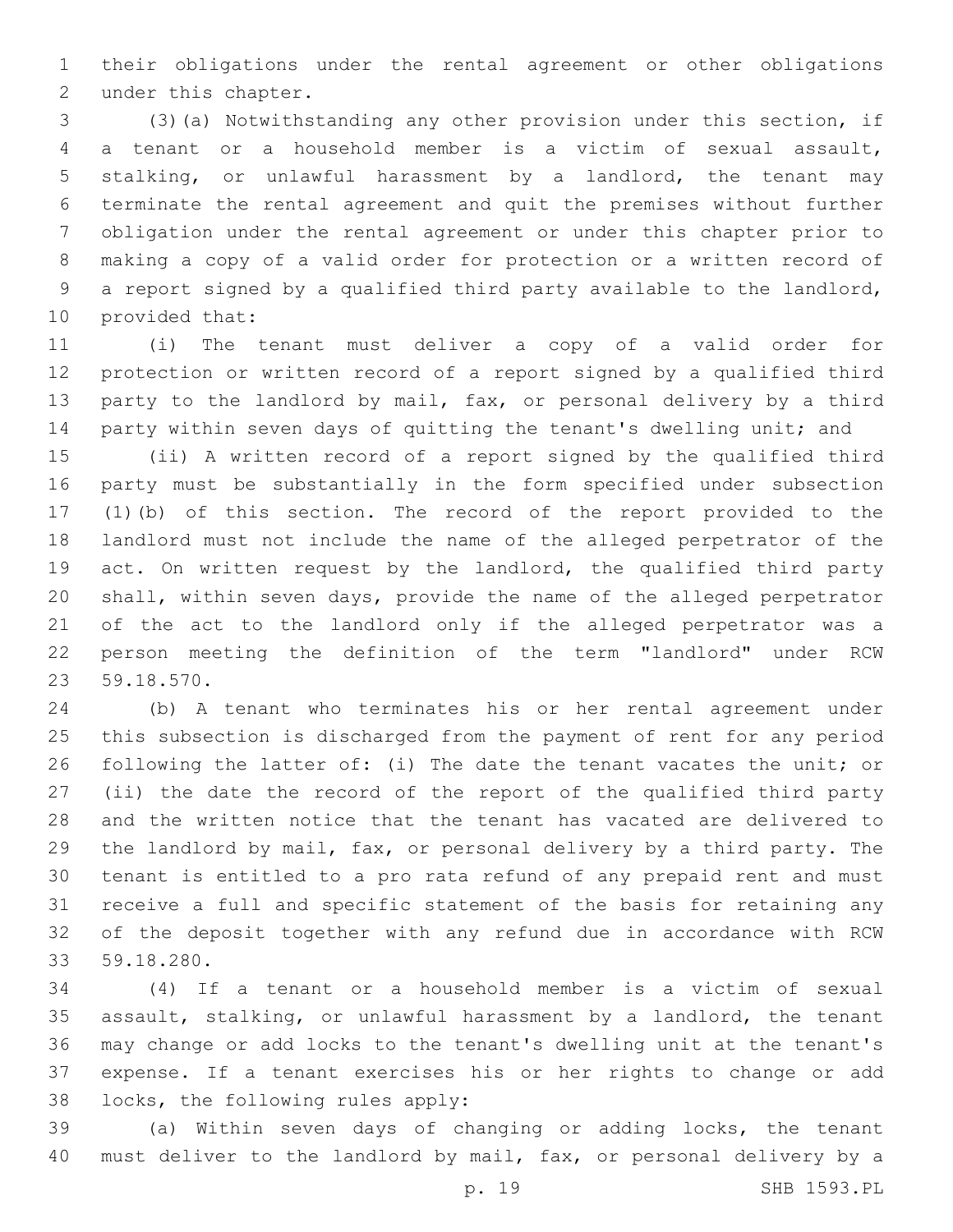third party: (i) Written notice that the tenant has changed or added locks; and (ii) a copy of a valid order for protection or a written record of a report signed by a qualified third party. A written record of a report signed by a qualified third party must be substantially in the form specified under subsection (1)(b) of this section. The record of the report provided to the landlord must not include the name of the alleged perpetrator of the act. On written request by the landlord, the qualified third party shall, within seven days, provide the name of the alleged perpetrator to the landlord only if the alleged perpetrator was a person meeting the definition of the term "landlord" under RCW 59.18.570.

 (b) After the tenant provides notice to the landlord that the tenant has changed or added locks, the tenant's rental agreement shall terminate on the ninetieth day after providing such notice, 15 unless:

 (i) Within sixty days of providing notice that the tenant has changed or added locks, the tenant notifies the landlord in writing that the tenant does not wish to terminate his or her rental agreement. If the perpetrator has been identified by the qualified third party and is no longer an employee or agent of the landlord or owner and does not reside at the property, the tenant shall provide the owner or owner's designated agent with a copy of the key to the new locks at the same time as providing notice that the tenant does not wish to terminate his or her rental agreement. A tenant who has a valid protection, antiharassment, or other protective order against the owner of the premises or against an employee or agent of the landlord or owner is not required to provide a key to the new locks 28 until the protective order expires or the tenant vacates; or

 (ii) The tenant exercises his or her rights to terminate the rental agreement under subsection (3) of this section within sixty days of providing notice that the tenant has changed or added locks.

 (c) After a landlord receives notice that a tenant has changed or added locks to his or her dwelling unit under (a) of this subsection, the landlord may not enter the tenant's dwelling unit except as 35 follows:

 (i) In the case of an emergency, the landlord may enter the unit if accompanied by a law enforcement or fire official acting in his or her official capacity. If the landlord reasonably concludes that the circumstances require immediate entry into the unit, the landlord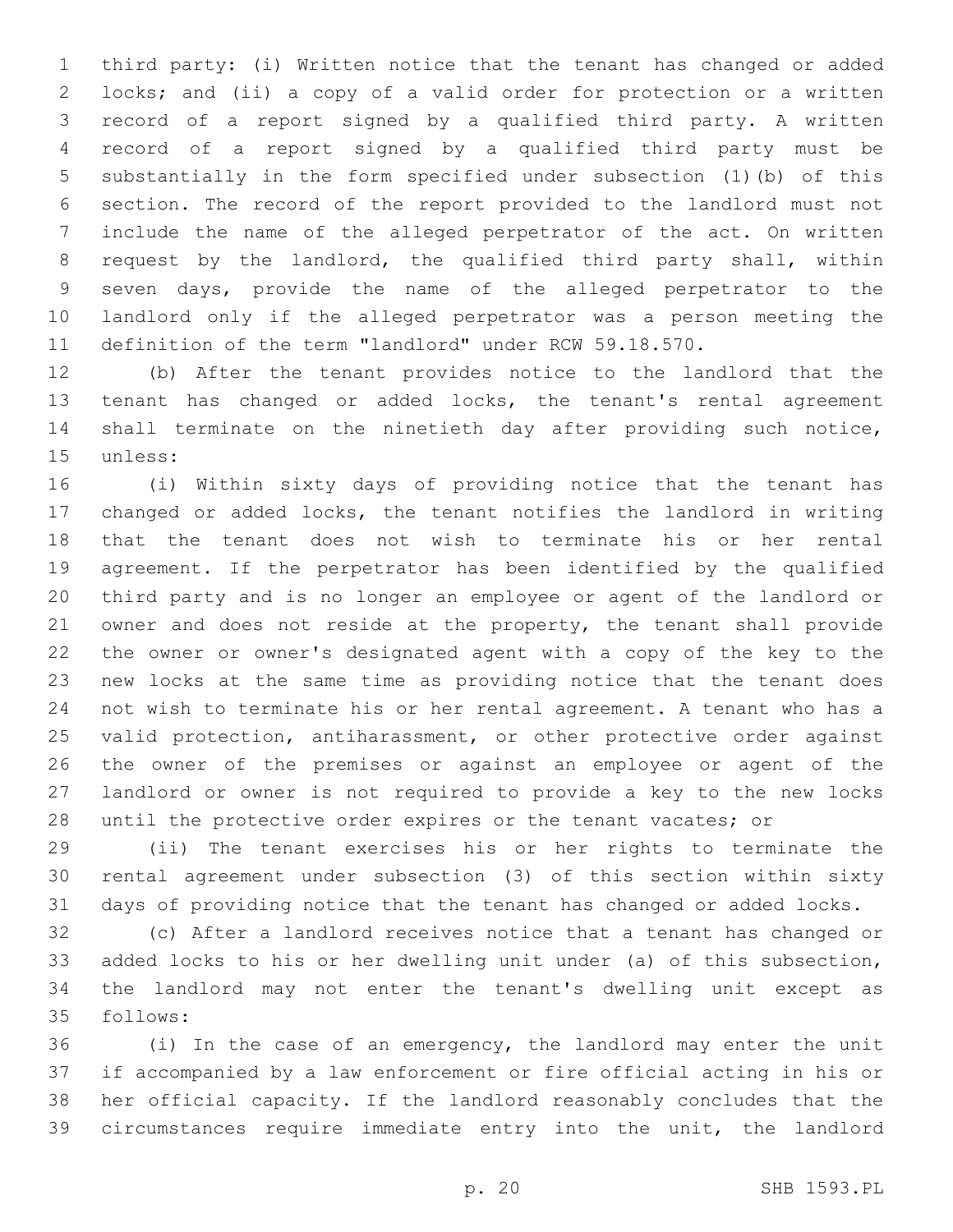may, after notifying emergency services, use such force as necessary 2 to enter the unit if the tenant is not present; or

 (ii) The landlord complies with the requirements of RCW 59.18.150 and clearly specifies in writing the time and date that the landlord intends to enter the unit and the purpose for entering the unit. The tenant must make arrangements to permit access by the landlord.

 (d) The exercise of rights to change or add locks under this subsection does not discharge the tenant from the payment of rent until the rental agreement is terminated and the tenant vacates the 10 unit.

 (e) The tenant may not change any locks to common areas and must make keys for new locks available to other household members.

 (f) Upon vacating the dwelling unit, the tenant must deliver the key and all copies of the key to the landlord by mail or personal 15 delivery by a third party.

 (5) A tenant's remedies under this section do not preempt any 17 other legal remedy available to the tenant.

 (6) The provision of verification of a report under subsection (1)(b) of this section does not waive the confidential or privileged nature of the communication between a victim of domestic violence, sexual assault, or stalking with a qualified third party pursuant to RCW 5.60.060, 70.123.075, or 70.125.065. No record or evidence obtained from such disclosure may be used in any civil, administrative, or criminal proceeding against the victim unless a written waiver of applicable evidentiary privilege is obtained, except that the verification itself, and no other privileged information, under subsection (1)(b) of this section may be used in 28 civil proceedings brought under this section.

 **Sec. 6.** RCW 43.31.615 and 2021 c 115 s 6 are each amended to 30 read as follows:

 (1) The landlord mitigation program account is created in the custody of the state treasury. All transfers and appropriations by the legislature, repayments, private contributions, and all other sources must be deposited into the account. Expenditures from the account may only be used for the landlord mitigation program under this chapter to reimburse landlords for eligible claims related to private market rental units during the time of their rental to low- income tenants using housing subsidy programs as defined in RCW 43.31.605, for any unpaid judgment issued within an unlawful detainer

p. 21 SHB 1593.PL